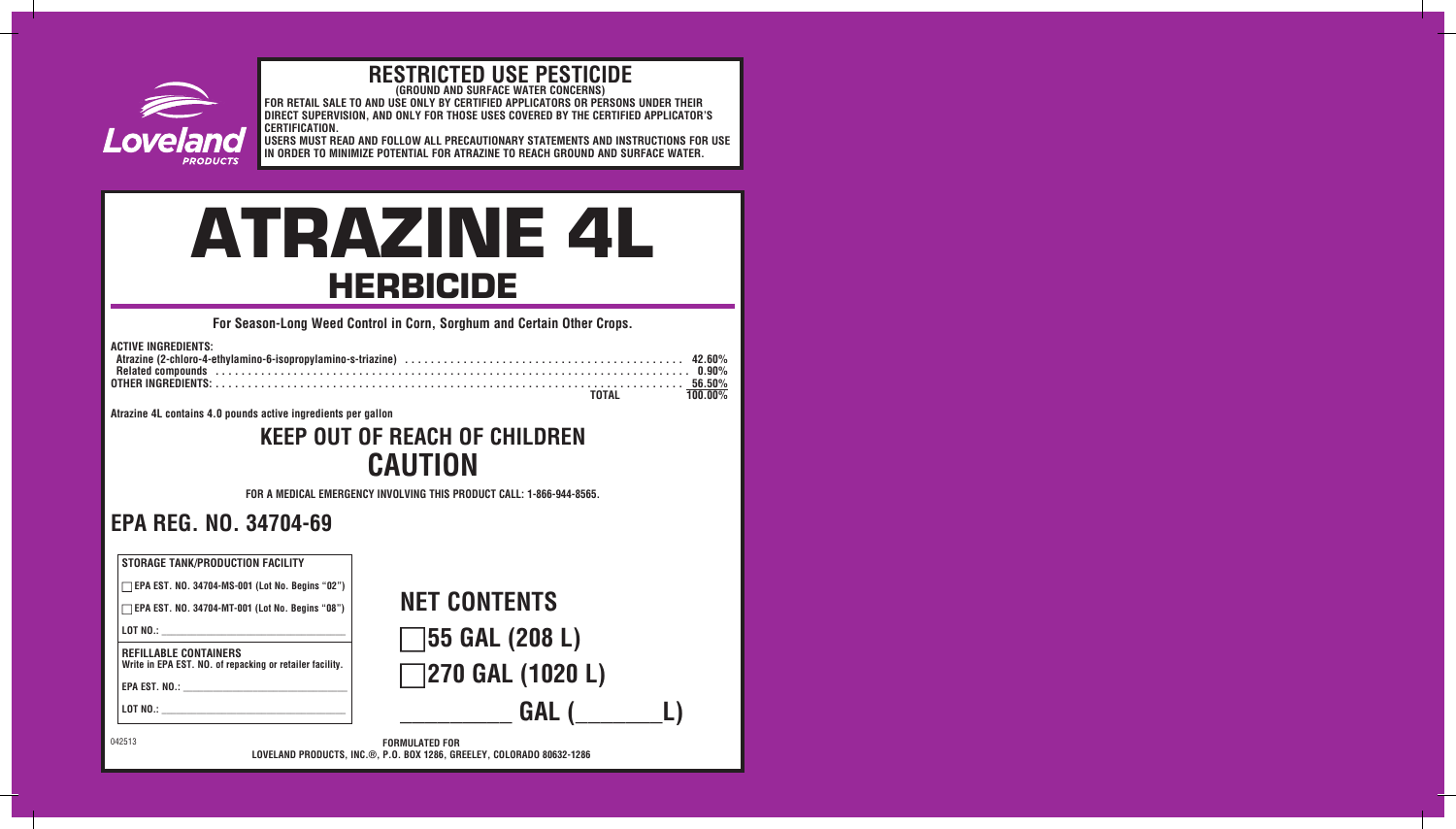

## **RESTRICTED USE PESTICIDE**

**FOR RETAIL SALE TO AND USE ONLY BY CERTIFIED APPLICATORS OR PERSONS UNDER THEIR DIRECT SUPERVISION, AND ONLY FOR THOSE USES COVERED BY THE CERTIFIED APPLICATOR'S CERTIFICATION. USERS MUST READ AND FOLLOW ALL PRECAUTIONARY STATEMENTS AND INSTRUCTIONS FOR USE IN ORDER TO MINIMIZE POTENTIAL FOR ATRAZINE TO REACH GROUND AND SURFACE WATER.** 

# ATRAZINE 4L

**For Season-Long Weed Control in Corn, Sorghum and Certain Other Crops.** 

| <b>ACTIVE INGREDIENTS:</b>                                          |  |  |  |  |  |  |  |  |  |  |  |  |  |  |  |              |  |
|---------------------------------------------------------------------|--|--|--|--|--|--|--|--|--|--|--|--|--|--|--|--------------|--|
| Atrazine (2-chloro-4-ethylamino-6-isopropylamino-s-triazine)  42.6% |  |  |  |  |  |  |  |  |  |  |  |  |  |  |  |              |  |
|                                                                     |  |  |  |  |  |  |  |  |  |  |  |  |  |  |  |              |  |
|                                                                     |  |  |  |  |  |  |  |  |  |  |  |  |  |  |  |              |  |
|                                                                     |  |  |  |  |  |  |  |  |  |  |  |  |  |  |  | TOTAL 100.0% |  |

**Atrazine 4L contains 4.0 pounds active ingredients per gallon** 

### **KEEP OUT OF REACH OF CHILDREN CAUTION**

**EPA REG. NO. 34704-69** 

042513 V1D 11P16

**FORMULATED FOR LOVELAND PRODUCTS, INC.®, P.O. BOX 1286, GREELEY, COLORADO 80632-1286**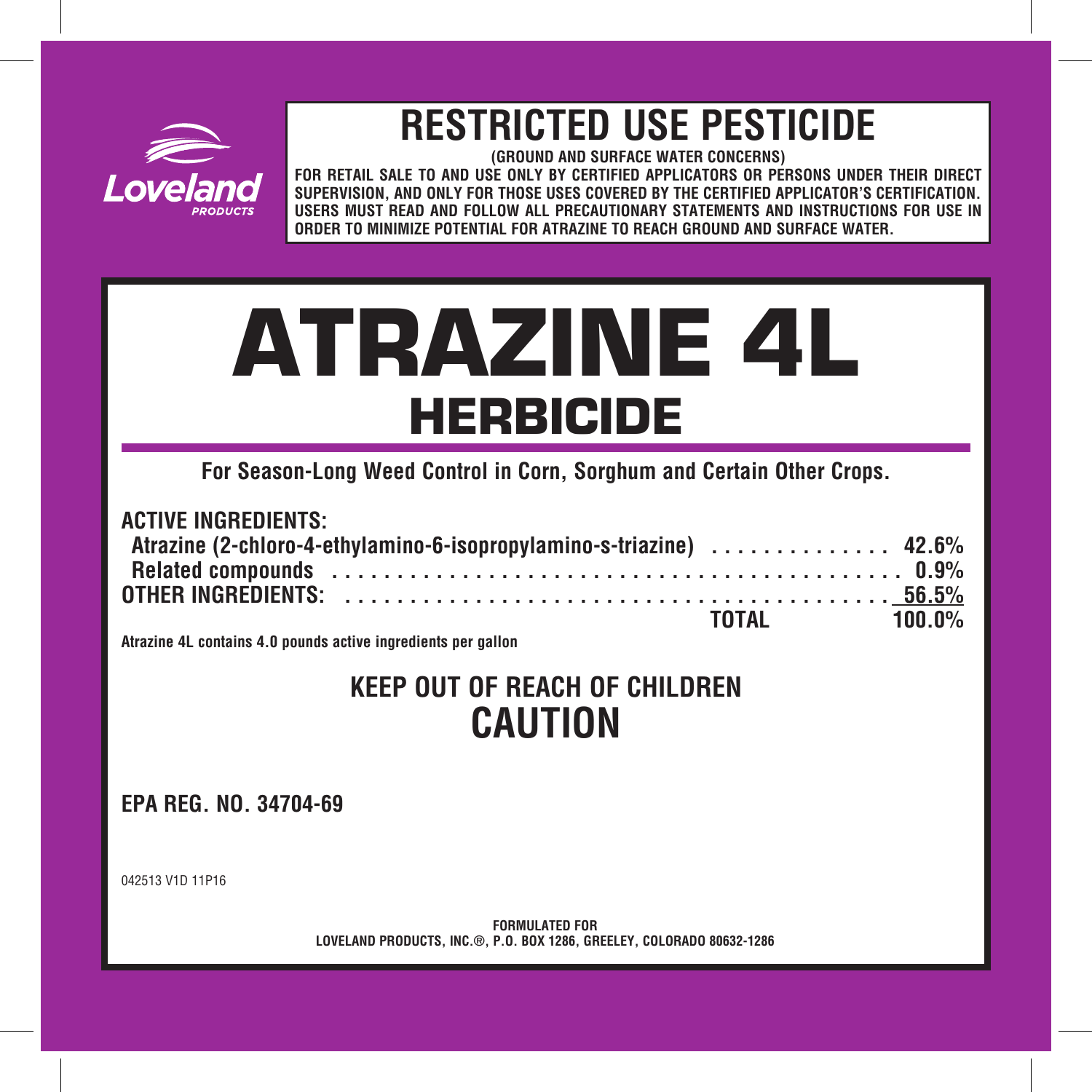|                            | <b>FIRST AID</b>                                                                                                                                                                                                                                                                                   |
|----------------------------|----------------------------------------------------------------------------------------------------------------------------------------------------------------------------------------------------------------------------------------------------------------------------------------------------|
| If swallowed:              | • Call a poison control center or doctor immediately for treatment<br>advice.<br>• Have a person sip a glass of water if able to swallow.<br>. Do not induce vomiting unless told to do so by the poison control<br>center or doctor.<br>• Do not give anything by mouth to an unconscious person. |
| If inhaled:                | • Move person to fresh air.<br>• If person is not breathing, call 911 or an ambulance, then give<br>artificial respiration, preferably by mouth-to-mouth, if possible.<br>• Call a poison control center or doctor for further treatment advice.                                                   |
| If on skin or<br>clothina: | • Take off contaminated clothing.<br>• Rinse skin immediately with plenty of water for 15 to 20 minutes.<br>• Call a poison control center or doctor for treatment advice.                                                                                                                         |
| If in eyes:                | • Hold eve open and rinse slowly and gently with water for 15 to 20<br>minutes.<br>• Remove contact lenses, if present, after the first 5 minutes, then<br>continue rinsing eye.<br>• Call a poison control center or doctor for treatment advice.                                                 |
|                            | FOR A MEDICAL EMERGENCY INVOLVING THIS PRODUCT CALL: 1-866-944-8565.<br>ومراجعهم المسلمين ومعاديا والمسالمين ومطرور ووالشراط والمطالب ومساملته ومساحيا ومستحدث وطلا ورودا                                                                                                                          |

**FOR A MEDICAL EMERGENCY INVOLVING THIS PRODUCT CALL: 1-866-944-8565.** Have the product container or label with you when calling a poison control center or doctor, or going for treatment.

**Note to Physician:** There is no specific antidote for atrazine. If this product is ingested, induce emesis or lavage stomach. The use of an aqueous slurry of activated charcoal may be considered.

### **PRECAUTIONARY STATEMENTS HAZARDS TO HUMANS AND DOMESTIC ANIMALS CAUTION**

Harmful if swallowed, inhaled or absorbed through the skin. Avoid contact with skin, eyes, or clothing. Causes moderate eye irritation. Keep away from food and feedstuffs.

### **Personal Protective Equipment (PPE):**

Some materials that are chemical-resistant to this product are listed below. If you want more options, follow the instructions for Category A on an EPA chemical resistant category selection chart.

### **Applicators using spray equipment mounted on their backs must wear:**

- Coveralls over long-sleeved shirt and long pants,
- Chemical-resistant footwear plus socks, and
- Chemical-resistant gloves such as barrier laminate, nitrile rubber, neoprene rubber or viton.

### **Mixers, loaders, all other applicators, flaggers, and other handlers must wear:** • Long-sleeved shirt and long pants,

- Chemical resistant gloves such as barrier laminate, nitrile rubber, neoprene rubber or viton,
- Shoes plus socks, and
- Chemical-resistant apron, when mixing/loading, cleaning up spills, cleaning equipment, or otherwise exposed to the concentrate.

See Engineering Controls for additional requirements.

Follow manufacturer's instructions for cleaning/maintaining PPE. If no such instructions for washables exist, use detergent and hot water. Keep and wash PPE separately from other laundry.

Discard clothing and other absorbent material that have been drenched or heavily contaminated with this product's concentrate. Do not reuse them.

### **Engineering Controls:**

**Mixers and loaders supporting aerial applications at a rate greater than 3.0 pounds active ingredient per acre must use a closed system that meets the requirements for dermal protection listed in the Worker Protection Standard (WPS)**  **for Agricultural Pesticides [40 CFR 170.240(d)(4)] and must:** Wear the personal protective equipment required for mixers and loaders, wear protective eyewear if the system operates under pressure, and be provided and have immediately available for use in an emergency, such as a spill or equipment breakdown: chemical resistant footwear.

Pilots must use an enclosed cockpit in a manner that is consistent with the WPS for Agricultural Pesticides [40 CFR 170.240(d)(6)]. Pilots must wear the PPE required on this labeling for applicators, however, they need not wear chemical-resistant gloves when using an enclosed cockpit.

Flaggers supporting aerial applications must use an enclosed cab that meets the definition on the Worker Protection Standard for Agricultural Pesticides [40 CFR 170.240(d)(5)] for dermal protection.

When applicators use enclosed cabs in a manner that meets the requirements listed in the Worker Protection Standard (WPS) for Agricultural Pesticides [40 CFR 170.240(d) (5)], the handler PPE requirements may be reduced or modified as specified in the WPS.

### **USER SAFETY RECOMMENDATIONS**

### **Users should:**

- Wash hands before eating, drinking, chewing gum, using tobacco or using the toilet.
- Remove clothing/PPE immediately if pesticide gets inside. Then wash thoroughly and put on clean clothing.
- Remove PPE immediately after handling this product. Wash the outside of gloves before removing. As soon as possible, wash thoroughly and change into clean clothing.

**ENVIRONMENTAL HAZARDS**<br>Atrazine can travel (seep or leach) through soil and can enter groundwater which may be used as drinking water. Atrazine has been found in groundwater. Users are advised not to apply atrazine to sand and loamy sand soils where the water table (groundwater) is close to the surface and where these soils are very permeable, i.e., well-drained. Your local agricultural agencies can provide further information on the type of soil in your area and the location of groundwater.

Product must not be mixed or loaded within 50 feet of intermittent streams and rivers, natural or impounded lakes and reservoirs. Product must not be applied within 66 feet of points where field surface water runoff enters perennial or intermittent streams and rivers or within 200 feet of natural or impounded lakes and reservoirs. If this product is applied to highly erodible land, the 66-foot buffer or setback from runoff entry points must be planted to crop, or seeded with grass or other suitable crop.

Product must not be mixed or loaded, or used within 50 feet of all wells, including abandoned wells, drainage wells, and sink holes. Operations that involve mixing, loading, rinsing, or washing of this product into or from pesticide handling or application equipment or containers within 50 feet of any well are prohibited, unless conducted on an impervious pad constructed to withstand the weight of the heaviest load that may be positioned on or moved across the pad. Such a pad shall be designed and maintained to contain any product spills or equipment leaks, container or equipment rinse or wash water, and rain water that may fall on the pad.

Surface water shall not be allowed to either flow over or from the pad which means the pad must be self-contained. The pad shall be sloped to facilitate material removal. An unroofed pad shall be of sufficient capacity to contain at a minimum 110% of the capacity of the largest pesticide container or application equipment on the pad. A pad that is covered by a roof of sufficient size to completely exclude precipitation from contact with the pad shall have a minimum containment of 100% of the capacity of the largest pesticide container or application equipment on the pad. Containment capacities as described above shall be maintained at all times. The above-specified minimum containment capacities do not apply to vehicles when delivering pesticide to the mixing/loading sites.

Additional State imposed requirements regarding well-head setbacks and operational area containment must be observed.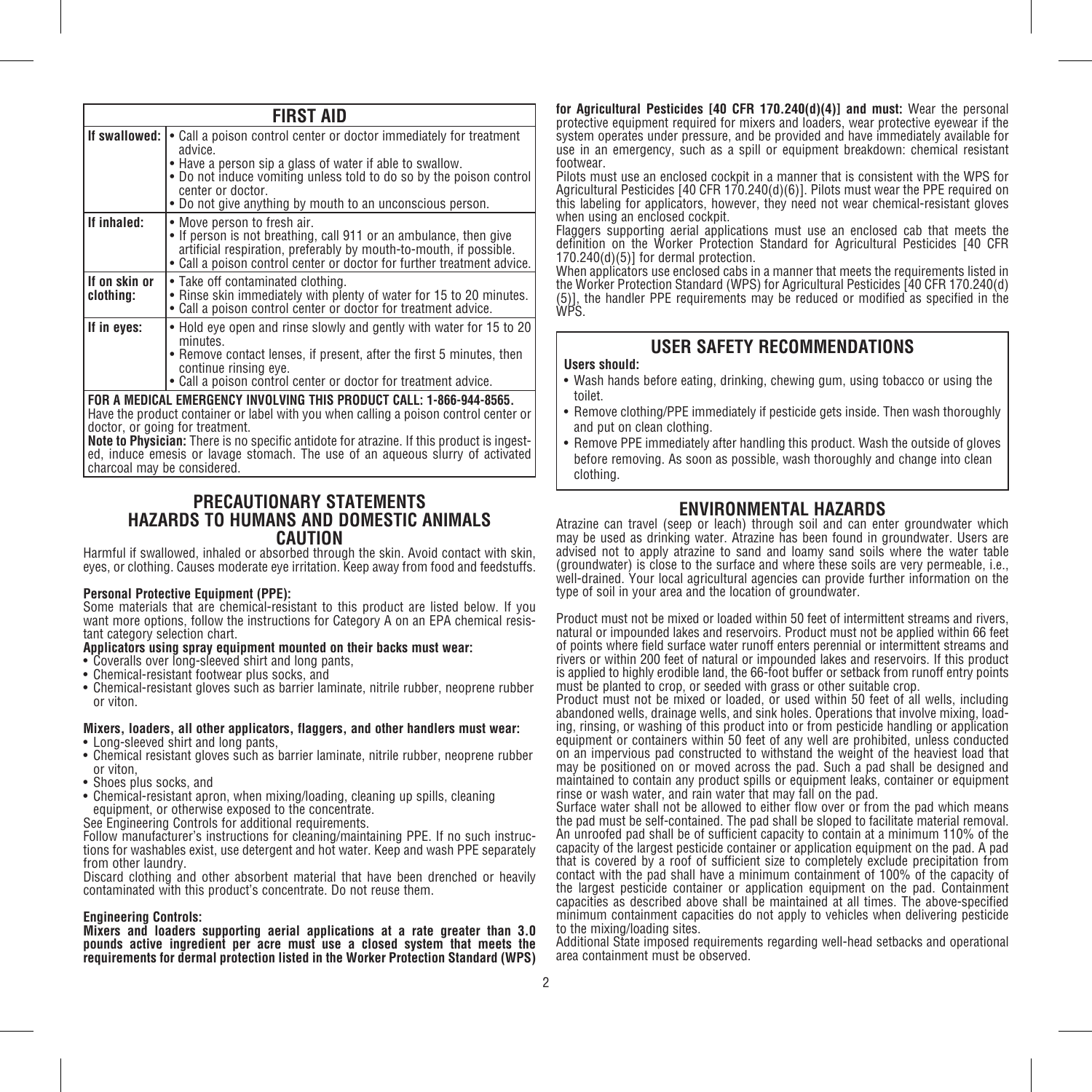One of the following restrictions must be used in applying atrazine to tile-outletted terraced fields containing standpipes:

- Do not apply within 66 feet of standpipes in tile-outletted terraced fields.
- Apply this product to the entire tile-outletted terraced field and immediately incorporate it to a depth of 2 to 3 inches in the entire field.
- Apply this product to the entire tile-outletted terraced field under a no-till practice only when a high crop residue management practice is practiced. High crop residue management is described as a crop management practice where little or no crop residue is removed from the field during and after crop harvest.

This pesticide is toxic to aquatic invertebrates. Do not apply directly to water, to areas where surface water is present, or to intertidal areas below the mean high water mark. Do not apply when weather conditions favor drift from treated areas. Runoff and drift from treated areas may be hazardous to aquatic organisms in neighboring areas. Do not contaminate water when disposing of equipment wash water.

**DIRECTIONS FOR USE**<br>ANY USE OF THIS PRODUCT IN AN AREA WHERE USE IS PROHIBITED IS A VIOLATION OF FEDERAL LAW. Before using this product, you must consult the Atrazine Watershed Information Center (AWIC) to determine whether the use of this product is prohibited in your watershed. AWIC can be accessed through [www. atrazine-watershed.info], or [1-866-365-3014]. If use of this product is prohibited in your watershed, you may return this product to your point of purchase or contact Loveland Products, Inc. for a refund.

It is a violation of Federal law to use this product in a manner inconsistent with its labeling.

Do not apply this product in a way that will contact workers or other persons. either directly or through drift. Only protected handlers may be in the area during application.

For any requirements specific to your State or Tribe, consult the agency responsible for pesticide regulation.

**AGRICULTURAL USE REQUIREMENTS**<br>Use this product only in accordance with its labeling and with the Worker Protection Standard, 40 CFR part 170. This Standard contains requirements for the protection of agricultural workers on farms, forests, nurseries, and greenhouses, and handlers of agricultural pesticides. It contains requirements for training, decontamination, notification, and emergency assistance. It also contains specific instructions and exceptions pertaining to the statements on this label about personal protective equipment (PPE) and restricted-entry interval. The requirements in this box only apply to uses of this product that are covered by the Worker Protection Standard.

### **Do not enter or allow worker entry into treated areas during the restricted entry interval (REI) of 12 hours.**

**Exception:** if the product is soil-injected or soil incorporated, the Worker Protection Standard, under certain circumstances, allows workers to enter the treated area if there will there will be no contact with anything that has been treated.

PPE required for early entry to treated areas that is permitted under the Worker Protection Standard and that involves contact with anything that has been treated, such as plants, soil, or water, is:

• Coveralls,

• Chemical-resistant gloves such as any waterproof material, and

• Shoes plus socks.

### **NON-AGRICULTURAL USE REQUIREMENTS**

The requirements in this box apply to uses of this product that are NOT within the scope of the Worker Protection Standard for agricultural pesticides (40 CFR Part 170). The WPS applies when this product is used to produce agricultural plants on farms, forests, nurseries, or greenhouses.

**Do not enter treated area until sprays have dried.**

**PRODUCT INFORMATION**<br>Atrazine 4L herbicide controls\* many annual broadleaf and grass weeds in the crops included on this label. Atrazine 4L may be applied before or after weeds emerge.

**\*Important Note:** Following many years of continuous use of this product and chemically related products, biotypes of some of the weeds listed on this label have been reported which cannot be effectively controlled by this and related herbicides. These weeds may include Lambsquarters, Pigweed, Black nightshade, Kochia, and others. Where this is known or suspected, we recommend the use of this product in combination with other registered herbicides which are not triazines. Consult your State Agricultural Extension Service about specific weed resistance to atrazine in your area and weed control recommendations. Within the specific crop directions on this label, certain weeds are indicated for suppression only. Weed suppression is a visual reduction in weed competition (reduced population and/or vigor) as compared to an untreated area. Degree of suppression will vary with rate used, size of weeds, and environmental conditions following treatment.

In each case where a range of rates is given, the lower rate should be used on light soils low in organic matter, and the higher rate should be used on heavy soils high in organic matter.

Since Atrazine 4L acts mainly through root absorption, its effectiveness depends on rainfall or irrigation to move it into the root zone. Should weeds develop, a shallow cultivation or rotary hoeing will generally result in better weed control.

Care should be taken to avoid using Atrazine 4L where adjacent desirable trees,

shrubs, or plants might be injured.<br>Note: Loveland Products, Inc. does not recommend the use of Atrazine 4L in com-**Note:** Loveland Products, Inc. does not recommend the use of Atrazine 4L in com- bination with other herbicides or oils except as specifically described on this label or other literature distributed by Loveland Products, Inc.

**Ground Application**<br>**Ground Application APPLICATION PROCEDURES**<br>For the most uniform distribution of broadcast applications use 80° flat fan type nozzles. For band applications, use flat fan even spray nozzles. Screens and strainers should be no finer than 50 mesh. Use a pump with capacity to (1) provide sufficient hydraulic agitation during mixing and application to keep the material in suspension and (2) maintain 35 to 40 psi operating pressure. Use a minimum of 5.0 gallons of water per acre for preplant incorporated, pre-emergence and post (without oil or surfactant) applications. Use a minimum of 10.0 gallons of water per acre for all postemergence applications combined with oil or surfactant.

For band applications, calculate the amount to be applied per acre as follows:

| Band width in inches | Rate per acre           | Amount needed      |
|----------------------|-------------------------|--------------------|
| Row width in inches  | for broadcast treatment | for band treatment |

### **Aerial Application**

For preplant and pre-emergence broadcast treatments, apply at a 1:1 ratio of Atrazine 4L to water (example: recommendation calls for 1.0 quart of product and is mixed with 1.0 quart of water) to be applied per acre. For postemergence treatments, on corn and sorghum, apply the specified rate of Atrazine 4L or Atrazine 4L plus oil in a minimum of 2.0 gallons of water per acre. Avoid applications under conditions where uniform coverage cannot be obtained or where excessive drift may occur.

Avoid application directly to animals. Flagmen or loaders should avoid inhalation of spray mist.

With fixed-wing aircraft or helicopter application, an exactly even swath deposition can- not be achieved, and consequently crop injury or pesticide nonperformance may result wholly or in part. Do not apply by air during periods of thermal inversion.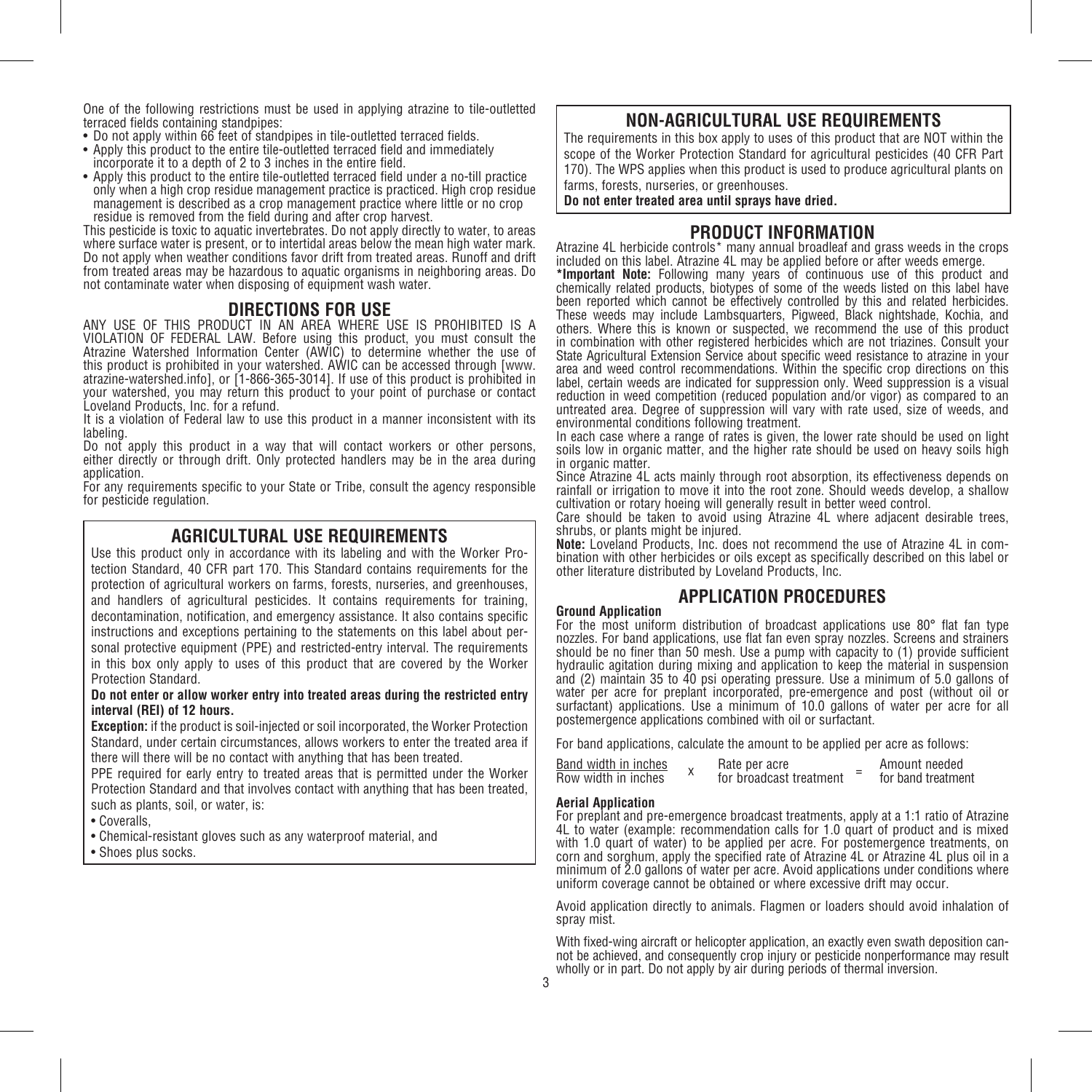**Chemigation:** Do not apply this product through any type of irrigation system.

### **Atrazine 4L in water application**

Atrazine 4L, a liquefied formulation, should be mixed with water and applied as a spray. Pour Atrazine 4L into the tank during or after filling. Hydraulic (jet) or mechanical agitation is recommended during mixing and application to keep the materials in suspension. All return lines to the tank must discharge below liquid level and agitation should not be so violent as to cause air bubbles to form in the liquid. Wash sprayer thoroughly after use.

### **TANK MIX REQUIREMENTS**

When tank-mixing or sequentially applying atrazine and/or simazine or products containing atrazine and/or simazine to corn or sorghum, do not exceed a combined application rate of 2.0 pounds combined active ingredient per acre for any single application and the total pounds of atrazine and/or simazine applied (pounds per acre) must not exceed 2.5 pounds combined active ingredient per year.

When tank-mixing or sequentially applying atrazine or products containing atrazine to crops other than corn or sorghum, the total pounds of atrazine applied (pounds active ingredient per acre) must not exceed the specific seasonal rate limits as noted in the use directions.

### **Atrazine 4L in liquid fertilizer applications**

Nitrogen solutions or complete liquid fertilizers may replace all or part of the water as a carrier for pre-emergence and preplant applications of Atrazine 4L on corn or sorghum. Mixing should be accomplished as described under water applications. Do not apply after corn or sorghum has emerged as there is danger of liquefied fertilizers causing crop injury.

**IMPORTANT** - Check the compatibility of this product with liquid fertilizers and/or nitrogen solutions before use. Prepare the proposed mixture on a small scale and evaluate its suitability for spraying before mixing a large quantity.

### **Dry Bulk Fertilizer Impregnation Uses:**

- Impregnation of bulk fertilizer is restricted to commercial facilities. On-farm fertilizer impregnation is prohibited.
- No more than 500 tons of dry bulk fertilizer can be impregnated per day.
- No single facility may impregnate fertilizer with this product for more than 30 days per calendar year.
- The commercial facility impregnating the dry bulk fertilizer must inform, in writing, the user (applicator) of the dry bulk fertilizer that:
- Applicators must wear long-sleeved shirt, long pants, shoes and socks.
- The restricted entry interval is 12 hours.

### **Application in water plus emulsifiable oil or oil concentrate**

Adding emulsifiable oil or oil concentrate to postemergence water-based sprays may improve weed control in corn and sorghum. However, under certain conditions, use of either emulsifiable oil or oil concentrate may seriously damage corn or sorghum. To minimize this possibility, follow directions, procedures, and use precautions below. Use a crop oil designed for use with this product containing 1 to 2% suitable emulsifier, or a suitable crop oil concentrate designed for use with this product and containing not more than 20% emulsifier or surfactant blend. Several oils and crop oil concentrates of these types are on the market. Emulsifiable oil and oil concentrate contaminated with water or other materials can cause compatibility problems and/ or crop injury.

### **Use Precautions for Application of Atrazine 4L plus Emulsifiable Oil or Oil Concentrate in Water to Corn and Sorghum**

- Do not use oil in Atrazine 4L sprays when crop is under stress from prolonged cold, wet weather, poor fertility or other factors or when crop is wet and succulent from recent rainfall as crop injury may occur.
- Do not use oil in Atrazine 4L sprays when treating inbred lines or any breeding stock as injury may occur.
- Adding other insecticides, herbicides, liquid fertilizers or other materials is not recommended because they may cause compatibility problems or crop injury.
- Store and handle emulsifiable oil carefully. Oil contaminated with even a small amount of water may not emulsify properly when added to the tank.
- Do not make more than one application of Atrazine 4L and emulsifiable oil in water per season.

### **Mixing procedures - all uses:**

- 1. Be sure sprayer is clean and not contaminated with other products like 2,4-D or other materials, as crop injury may result.
- Fill tank 1/2 to 2/3 full with clean water.
- 3. Start agitation.
- 4. Pour product directly from container into tank.
- 5. Add emulsifiable oil, or oil concentrate, or a tank mix herbicide.<br>6. Finish filling tank with water, nitrogen solution, or liquid fertilize
- Finish filling tank with water, nitrogen solution, or liquid fertilizer.
- 7. Empty tank as completely as possible before refilling to prevent buildup of oil or emulsifiable concentrate residue in tank. Maintain agitation to avoid separation of other materials from water, nitrogen solution, or liquid fertilizer remaining in tank.
- 8. If an oil or oil concentrate film starts to build up in tank, drain it, and clean with strong detergent solution or solvent.
- 9. Clean sprayer thoroughly immediately after use by flushing system with water containing a detergent.
- 10. For liquid nitrogen or liquid fertilizer, use suction screens of 16-mesh or coarser.

### **SPRAY DRIFT MANAGEMENT**

Avoiding spray drift at the application site is the responsibility of the applicator. The interaction of many equipment and weather related factors determine the potential for spray drift. The applicator and the grower are responsible for considering all these factors when making decisions.

The following drift management requirements must be followed to avoid off-target drift movement from aerial applications to agricultural field crops.

These requirements do not apply to forestry applications, public health uses or to applications using dry formulations.

- The distance of the outermost nozzles on the boom must not exceed 3/4 the length of the wingspan or rotor.
- Nozzles must always point backward parallel with the air stream and never be pointed downwards more than 45 degrees.

Where states have more stringent regulations, they shall be observed.

The applicator should be familiar with and take into account the information covered in the Aerial Drift Reduction Advisory Information.

### **Importance of Droplet Size**

The most effective way to reduce drift potential is to apply large droplets. The best drift management strategy is to apply the largest droplets that provide sufficient coverage and control. Applying larger droplets reduces drift potential, but will not prevent drift if applications are made improperly, or under unfavorable environmental conditions (see Wind, Temperature and Humidity, and Temperature Inversions section of this label).

#### **Controlling Droplet Size**

- Volume Use high flow rate nozzles to apply the highest practical spray volume. Nozzles with higher rated flows produce larger droplets.
- Pressure Use the lower spray pressures recommended for the nozzle. Higher pressure reduces droplet size and does not improve canopy penetration. When higher flow rates are needed, use higher flow rate nozzles instead of increasing pressure.
- Number of nozzles Use the minimum number of nozzles that provide uniform coverage.
- Nozzle Orientation Orienting nozzles so that the spray is released parallel to the airstream produces larger droplets than other orientations. Significant deflection from horizontal will reduce droplet size and increase drift potential.
- Nozzle Type Use a nozzle type that is designed for the intended application. With most nozzle types, narrower spray angles produce larger droplets. Consider using low-drift nozzles. Solid stream nozzles oriented straight back produce larger droplets than other nozzle types.

### **Boom length**

For some use patterns, reducing the effective boom length to less than 3/4 of the wingspan or rotor length may further reduce drift without reducing swath width.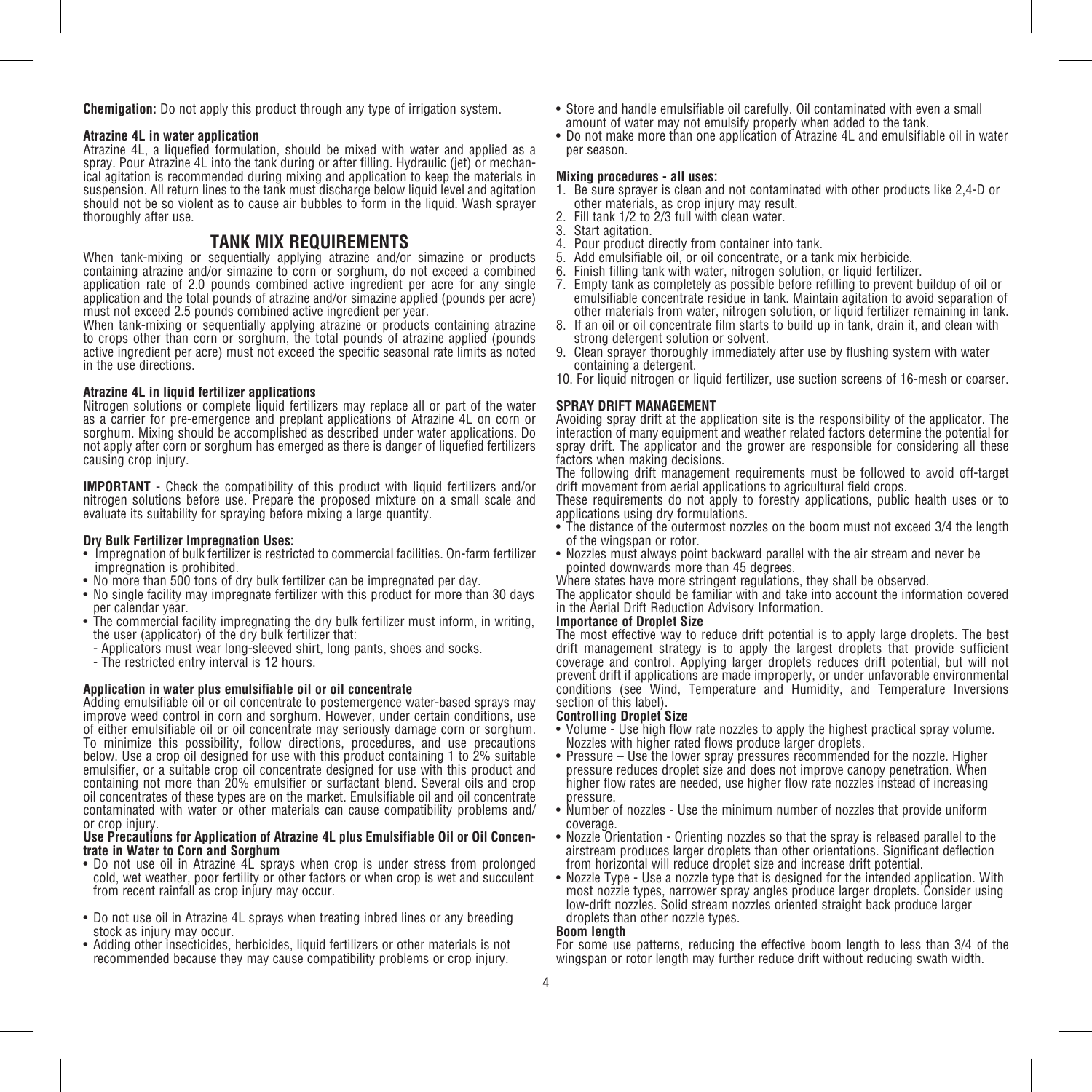### **Application**

Applications must not be made at a height greater than 10 feet above the top of the largest plants unless a greater height is required for aircraft safety. Making applications at the lowest height that is safe reduces exposure of droplets to evaporation and wind.

### **Swath Adjustment**

When applications are made with a crosswind, the swath will be displaced downward. Therefore, on the up and downwind edges of the field, the applicator must compensate for this displacement by adjusting the path of the aircraft upwind. Swath adjustment distance should increase, with increasing drift potential (higher wind, smaller drops, etc.).

### **Wind**

Drift potential is lowest between wind speeds of 2 to 10 mph. However, many factors, including droplet size and equipment type determine drift potential at any given speed. Application must be avoided below 2 mph due to variable wind direction and high inversion potential. **Note:** Local terrain can influence wind patterns. Every applicator should be familiar with local wind patterns and how they affect spray drift.

### **Temperature and Humidity**

When making applications in low relative humidity, set up equipment to produce larger droplets to compensate for evaporation. Droplet evaporation is most severe when conditions are both hot and dry.

### **Temperature Inversions**

Applications must not occur during a temperature inversion because drift potential is high. Temperature inversions restrict vertical air mixing, which causes small suspended droplets to remain in a concentrated cloud. This cloud can move in unpredictable directions due to the light variable winds common during inversions.

Temperature inversions are characterized by increasing temperatures with altitude and are common on nights with limited cloud cover and light to no wind. They begin to form as the sun sets and often continue into the morning. Their presence can be indicated by ground fog; however, if fog is not present, inversions can also be identified by the movement of smoke from a ground source or an aircraft smoke generator. Smoke that layers and moves laterally in a concentrated cloud (under low wind conditions) indicates an inversion, while smoke that moves upward and rapidly dissipates indicates good vertical air mixing.

### **Sensitive Areas**

The pesticide must only be applied when the potential for drift to adjacent sensitive areas (e.g. residential areas, bodies of water, known habitat for threatened or endangered species, non-target crops) is minimal (e.g. when wind is blowing away from the sensitive areas).

### **ROTATIONAL CROP DIRECTIONS FOR ALL USES** • Land treated with Atrazine 4L should not be planted to any crop except corn or

- sorghum until the following year or injury may occur.
- If Atrazine 4L is applied after June 10, do not rotate with crops other than corn or sorghum the next year or injury may occur.
- In the High Plains and Intermountain areas of the West where rainfall is sparse and erratic or where irrigation is required, use Atrazine 4L only when corn or sorghum is to follow corn or sorghum, or a crop of untreated sorghum or corn is to precede other rotational crops.
- In Western Minnesota and Eastern parts of the Dakotas, Nebraska, and Kansas, corn or sorghum treated with Atrazine 4L should not be followed with soybeans if the broadcast rate applied was more than 4.0 pints per acre (or comparable rate in a band) or injury may occur.
- Injury may occur to soybeans planted in North Central Iowa and South Central Minnesota the year following an Atrazine 4L application on Harps, Canisteo, Stroden or other soils having calcareous surface layer.
- Do not plant sugar beets, tobacco, vegetables, (including dry beans), spring-seeded small grains or small-seeded legumes and grasses the year following Atrazine 4L application or injury may occur.

### **WEEDS CONTROLLED OR SUPPRESSED BY ATRAZINE 4L ALONE IN CORN AND SORGHUM**

**Preplant, Preemergence or Postemergence at 4.0 Pints per Acre (See CORN and SORGHUM sections of label):** Grass weeds:

Barnyardgrass (watergrass)\*\* Giant foxtail\* Green foxtail\*\*

Large (hairy) crabgrass\* Wild oats Witchgrass (*Panicum capillare*) \*\* Yellow foxtail\*

Broadleaf weeds:

Cocklebur\* Kochia\* Lambsquarters\* Morningglory (annual) Mustard

Nightshade\* Pigweed<sup>\*</sup> Purslane Ragweed Velvetleaf (buttonweed)\*\*

**Note:** For best control of Cocklebur and Velvetleaf, do not apply less than the specified 4.0 pints per acre.

### **Postemergence with Emulsifiable Oil or Oil Concentrate in Water at 2.4 Pints per Acre:**

Broadleaf weeds:

Cocklebur\* Lambsquarters\* Morningglory (annual) Pigweed\*

Ragweed Smartweed Wild Buckwheat

\* Maximum rate limitations and local resistance may result in suppression only or lack of control. Refer to IMPORTANT NOTE within PRODUCT INFORMATION SECTION of this label.

\*\* Suppression or partial control only on medium and fine textured soils.

### **MAXIMUM RATES PRIOR TO CORN**

**OR SORGHUM EMERGENCE** For single preemergent broadcast applications (including early preplant, preplant incorporated, preplant surface, at planting or pre-emergence) the following maximum use rates apply.

| <b>Soil Erodibility</b><br>Classification* | <b>Plant Residue</b><br>Amount                       | Maximum<br>Rate/Acre |  |
|--------------------------------------------|------------------------------------------------------|----------------------|--|
| Highly erodible                            | $30\%$ or more<br>(conservation tillage)<br>program) | $2.0$ lb Al          |  |
|                                            | Less than 30%<br>(conventional tillage)<br>program)  | $1.6$ lb Al          |  |
| Not highly erodible                        | No limit                                             | 2.0 lb Al            |  |

\*As defined by the Natural Resource Conservation Service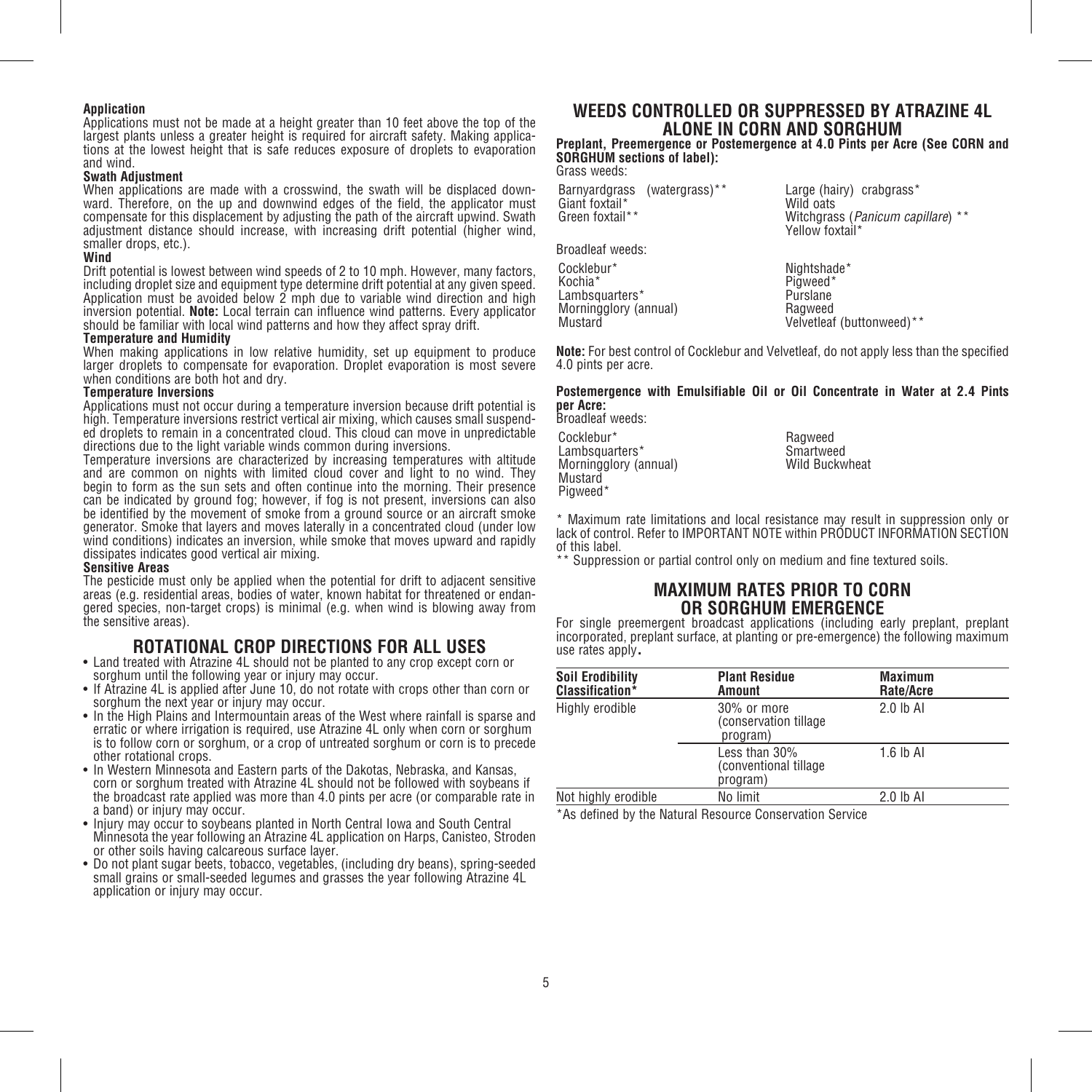### **MAXIMUM RATES AFTER CORN OR SORGHUM EMERGENCE**

For postemergence applications, the following maximum rates apply to the total of all atrazine treatments:

| <b>Previous Soil Application</b><br>of Atrazine to Crop | <b>Total Maximum Rate/Acre/</b><br><b>Calendar Year</b>        |
|---------------------------------------------------------|----------------------------------------------------------------|
| No                                                      | 2.0 lb AI postemergence                                        |
| Yes                                                     | 2.5 lb AI combined from soil and<br>postemergence applications |

Atrazine 4L contains 0.5 pound active ingredient per pint.

### **CORN**

Atrazine 4L may be applied either before planting, at planting or after planting at the rate indicated in Table 1.

For preplant and preemergence applications, nitrogen solutions or complete liquid fertilizers may replace all or part of the water as a carrier of Atrazine 4L. Do not apply after corn has emerged as there is danger of liquid fertilizer causing crop injury.

**PREPLANT**: Broadcast in the spring after plowing at the rate indicated in Table 1A.

Apply before, during or after final seedbed preparation. If soil is tilled or worked after application, avoid deep incorporation of Atrazine 4L. Best results have been obtained when Atrazine 4L is applied within 2 weeks prior to planting.

**PREEMERGENCE:** Apply during or shortly after planting prior to weed emergence at the rate indicated in Table 1A.

**POSTEMERGENCE:** Apply before weeds exceed 1.5 inches in height and before corn is 12 inches tall, at the rate indicated in Table 1B. When using nitrogen solutions, direct the spray to avoid corn foliage injury. Maintain agitation in spray tank during application.

### **TABLE 1**

### **A. FOR ALL SOIL APPLICATIONS PRIOR TO CORN EMERGENCE**

(including early preplant, preplant incorporated, preplant surface, at planting or preemergence)

| <b>Soil Erodibility</b><br>Classification* | <b>Plant Residue</b><br>Amount                       | <b>Maximum</b><br>Rate/Acre <sup>1</sup> |  |
|--------------------------------------------|------------------------------------------------------|------------------------------------------|--|
| Highly erodible                            | $30\%$ or more<br>(conservation tillage)<br>program) | 4.0 <sub>pt</sub>                        |  |
|                                            | Less than 30%<br>(conventional tillage<br>program)   | 3.2 <sub>pt</sub>                        |  |
| Not highly erodible                        | No limit                                             | 4.0 <sub>pt</sub>                        |  |

\*As defined by the Natural Resource Conservation Service

### **B. FOR CORN POSTEMERGENCE APPLICATION**

| <b>Previous Soil Application</b><br>of Atrazine to Crop | <b>Total Maximum Rate/Acre/</b><br><b>Calendar Year</b>     |  |  |  |  |  |
|---------------------------------------------------------|-------------------------------------------------------------|--|--|--|--|--|
| No                                                      | 4.0 pt postemergence                                        |  |  |  |  |  |
| Yes                                                     | 5.0 pt combined from soil and<br>postemergence applications |  |  |  |  |  |

Postemergence applications to Corn must be made before Corn reaches 12 inches in height.

**1 For Preplant or Preemergence Applications in Western KS, Western NE, Eastern CO, Eastern WY, NM, West TX and the Panhandle of OK.** On sands, loamy sands, sandy loams, mild to strongly alkaline soils and all recently leveled soils, apply 2.4 pints per acre for broadleaf weed control. Broadleaf weeds such as Pigweed, Lambsquarters, Nightshade, Purslane and Kochia will be controlled. On other soil types in the areas above, make applications at the rate shown in Table 1 for broadleaf and grass control.

**Postemergence with emulsifiable oil or oil concentrate in water. IMPORTANT:** Be sure to read use precautions under "Application in water plus emulsifiable oil or oil concentrate."

BROADLEAF AND GRASS CONTROL: Broadcast 4.0 pints per acre after weed emergence, but before weeds reach 1.5 inches in height and before corn is 12 inches tall. Add emulsifiable oil at rate of 1.0 gallon per acre for ground applications and 0.5 gallon per acre for aerial applications. Add oil concentrate at rate of 1.0 quart per acre for ground applications.

BROADLEAF CONTROL: Broadcast 2.4 pints per acre for control of broadleaf weeds, such as Annual morningglory, Cocklebur, Lambsquarters, Mustard, Pigweed, Rag-weed, Smartweed, and Wild buckwheat. Add emulsifiable oil at rate of 1.0 gallon per acre for ground applications and 0.5 gallon per acre for aerial applications. Add oil concentrate at rate of 1.0 quart per acre for ground applications. Apply before Pigweed and Lambsquarters reach 6 inches in height, before all other weeds reach 4 inches in height and before corn is 12 inches tall. A cultivation may be necessary if all weeds are not controlled or if weeds regrow.

### **TANK MIXTURES WITH ATRAZINE 4L IN CORN** When tank-mixing or sequentially applying atrazine and/or simazine or products

containing atrazine and/or simazine to corn or sorghum, do not exceed a combined application rate of 2.0 pounds combined active ingredient per acre for any single application and the total pounds of atrazine and/or simazine applied (pounds per acre) must not exceed 2.5 pounds combined active ingredient per year.

### **Atrazine 4L + Paraquat**

For control of existing vegetation and residual control where corn will be planted directly into cover crop, established sod or in previous crop residues - Broadcast 4.0 pints Atrazine 4L and specified label rate of paraquat per acre in 20.0 to 60.0 gallons of water per acre. Following the paraquat label, add specified rate of nonionic surfactant per 100 gallons of diluted spray. Add Atrazine 4L to spray tank first and thoroughly mix with water. Add the paraquat and surfactant last.

Refer to the paraquat label for further directions, limitations and cautions.

### **Atrazine 4L + Alachlor**

Use a tank mixture of Atrazine 4L + alachlor for the control of most annual broadleaf and grass weeds in corn (field and silage corn only) such as Annual morningglory, Barnyardgrass, Black nightshade, Brachiaria, Buttonweed (Velvetleaf), Carpetweed, Cocklebur, Crabgrass, Fall panicum, Florida pusley, Giant foxtail, Green foxtail, Yellow foxtail, Goosegrass, Lambsquarters, Pigweed, Purslane, Mustard, Common ragweed, Smartweed and Witchgrass.

Applications may be made preplant, within 7 days of planting; pre-emergence, or postemergence, until weeds reach the 2-leaf stage and the corn is more than 5 inches tall.

Refer to the alachlor label for application rates and directions. Applicable limitations and use precautions on this and the alachlor label must also be followed.

### **Atrazine 4L + Alachlor + Paraquat or Glyphosate**

### **For Minimum-Tillage or No-Tillage Systems**

For control of many emerged annual weeds, suppression of many emerged perennial weeds, and preemergence control of many annual grasses and weeds in areas where corn will be planted directly into a cover crop, established sod or in previous crop residues. Regrowth from perennial weeds will not be controlled. Do not apply by air. Make application immediately before, during, or after planting, but before crop emergence. Refer to the alachlor label for application rates and directions. All applicable directions, limitations, and use precautions on this and the alachlor and paraquat or glyphosate labels must be followed.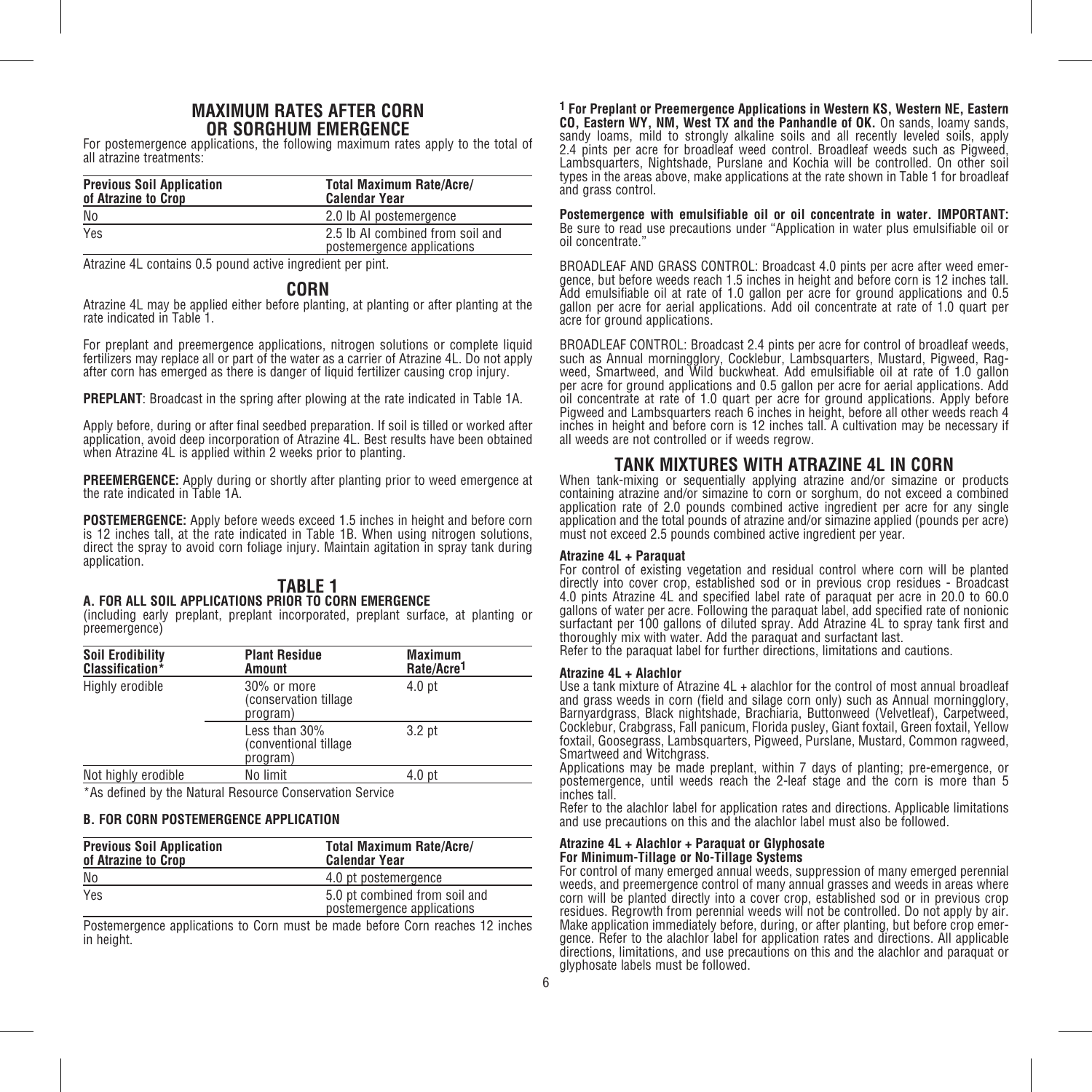### **Atrazine 4L + Propachlor**

Use a tank mixture of Atrazine 4L + propachlor for control of most annual broadleaf and grass weeds in corn (field, hybrid seed, silage and sweet corn only), such as Annual morningglory, Annual ryegrass, Barnyardgrass (Watergrass), Buttonweed (Velvetleaf), Carpetweed, Cocklebur, Crabgrass, Fall panicum, Florida pusley, Giant foxtail, Green foxtail, Yellow foxtail, Goosegrass, Groundsel, Jimsonweed, Lambsquarters, Mustard, Nightshade, Pigweed, Purslane, Ragweed, Smartweed and Sunflower. Broadcast 2.1 to 3.2 pints of Atrazine 4L plus specified rate of propachlor per acre on the soil surface any time from immediately after planting until broadleaf and grasses reach the 2-leaf stage. Use the lower rates of Atrazine 4L and propachlor on light-textured soils low in organic matter. Use the higher rates on heavy-textured soils high in organic matter. A minimum of 2.8 pints per acre of Atrazine 4L in the tank mixture will give better control of Annual morningglory, Buttonweed (Velvetleaf), Cocklebur and Sunflower.

Apply in a minimum of 20.0 gallons of water per acre. Non-pressure fluid fertilizer may replace all or part of the water used as a carrier for applications applied to the soil surface before crop and weeds emerge. Add the Atrazine 4L to the spray tank first and thoroughly mix with water.

Refer to propachlor label for further directions, limitations and cautions.

### **Atrazine 4L + Dual II MAGNUM® (Metolachlor) 7.64EC or Atrazine 4L + Dual II MAGNUM (Metolachlor) 7.64EC + Simazine PREPLANT/PREEMERGENCE**

Use a tank mixture of Atrazine 4L + Metolachlor 7.64EC or Atrazine 4L + Metolachlor 7.64EC + simazine as a preplant surface, preplant incorporated or pre-emergence application for the control of Barnyardgrass, Crabgrass, Crowfootgrass, Fall panicum, Foxtail millet, Giant foxtail, Goosegrass, Green foxtail, Prairie cupgrass, Red rice, Signalgrass (Brachiaria), Southwestern cupgrass, Witchgrass, Yellow foxtail, Yellow nutsedge, Black nightshade, Carpetweed, Florida pusley, Galinsoga, Pigweed, Browntop panicum, Cocklebur, Common purslane, Hairy nightshade, Lambsquarters, Morningglory, Ragweed, Smartweed, and Velvetleaf in corn.

To apply, refer to the tank mix directions appearing on the Metolachlor 7.64EC label. Note, where directions specify AAtrex® 4L, substitute Atrazine 4L. All applicable directions, limitations, and use precautions on this and the Metolachlor 7.64EC and simazine labels must be followed.

### **POSTEMERGENCE**

Use a tank mixture of Atrazine 4L plus Metolachlor 7.64EC as a postemergence application for the control of Barnyardgrass, Crabgrass, Crowfootgrass, Fall panicum, Foxtail (Giant, Green and Yellow), Jimsonweed, Mustard, Pigweed, Prickly sida, Purslane, Ragweed, Smartweed, and Velvetleaf and for partial control of Cocklebur, Morningglory, and Yellow nutsedge. To apply, follow the tank mix directions appearing on the Metolachlor 7.64EC label. Note, where directions specify AAtrex 4L, substitute Atrazine 4L. All applicable directions, limitations, and precautions on the Metolachlor 7.64EC label must be followed.

### **Atrazine 4L + Dual II MAGNUM (Metolachlor) 7.64EC + Paraquat or Atrazine 4L + Dual II MAGNUM (Metolachlor) 7.64EC + Glyphosate or Atrazine 4L + Dual II MAGNUM (Metolachlor) 7.64EC + Simazine + Paraquat or Atrazine 4L + Dual II MAGNUM (Metolachlor) 7.64EC + Simazine + Glyphosate.**

### **For Minimum-Tillage or No-Tillage Systems.**

Use a tank mixture of Atrazine 4L + Metolachlor 7.64EC with paraquat or glyphosate, or Atrazine 4L + Metolachlor 7.64EC + simazine with paraquat or glyphosate in minimum-tillage or no-tillage systems where corn is planted directly into a cover crop, stale seedbed, established sod, or previous crop residues.

The paraquat tank mixtures will control most emerged annual weeds and suppress many perennial weeds, in addition to controlling most pre-emergence annual broadleaf weeds and grasses. The glyphosate tank mixtures will control emerged annual and perennial weeds, in addition to controlling most pre-emergence annual broadleaf weeds and grasses.

Make application before, during, or after planting but before the corn emerges. To apply, follow the tank mix directions appearing on the Metolachlor 7.64EC label. Note, where directions specify AAtrex 4L, substitute Atrazine 4L. All application directions,

limitations, and use precautions on this and the Dual II MAGNUM, simazine, paraquat and glyphosate labels must be followed.

### **Atrazine 4L + Simazine 4L or Simazine 90DF**

Use a tank mixture of Atrazine 4L + simazine for the control of Crabgrass, Fall panicum and Carpetweed, in addition to the control of the weeds listed for Atrazine 4L alone.

Make broadcast application of tank mix before planting, at planting, or after planting, but prior to emergence of corn and weeds. For control of most weeds, apply 2.0 pints of Atrazine 4L plus 2.0 pints Simazine 4L per acre. For control of expected heavy infestations of Crabgrass and Fall panicum, apply 1.32 pints of Atrazine 4L plus 2.64 pints Simazine 4L per acre. When using Simazine 90DF, use equivalent active ingredient rates. One pound of Simazine 90DF equals 1.8 pints of Simazine 4L. Cultivate shallowly if weeds develop.

 **PREPLANT SURFACE-APPLIED:** Use on medium- and fine-textured soils in minimum-tillage or no-tillage systems only in CO, IL, IN, IA, KS, KY, MN, MO, MT, NE, ND, SD, WI, and WY. Apply as split treatment 30 to 45 days before planting. Apply the remainder at planting. Applications made less than 30 days before planting may be made as either a split or single treatment. On coarse textured soils, do not apply more than 2 weeks before planting.

If weeds are present at time of treatment, apply in a tank mix combination with a contact herbicide (for example, paraquat or glyphosate). All applicable directions, precautions and limitations on the contact herbicides' label must be followed.

**Note:** To the extent possible do not move treated soil out of the row or move untreated soil to the surface during planting, or weed control will be diminished.

 **PREPLANT INCORPORATED:** Make soil application and incorporate in the spring before, during, or after final seedbed preparation. Avoid deep incorporation. For best results, apply within 2 weeks before planting.

**PREEMERGENCE:** Apply during or shortly after planting, but prior to crop and weeds emergence.

All applicable directions, use precautions, and limitations on this and the simazine label must be followed.

### **Atrazine 4L + Simazine 4L, or Simazine 90DF with Glyphosate**

Use a tank mixture of Atrazine 4L + simazine + glyphosate for control of certain broadleaf weeds and grasses where corn will be planted directly into a cover crop, established sod, or in previous crop residues. Refer to glyphosate label for rates and tank mix directions. All applicable directions, limitations, and use precautions on this, the simazine, and the glyphosate label must be followed.

### **Atrazine 4L + Simazine 4L, or Simazine 90DF with Paraquat**

Use a tank mixture of Atrazine 4L + simazine + paraquat to control most emerged weeds and for residual weed control where corn will be planted directly into a cover crop, established sod or in previous crop residues. Add Atrazine 4L and simazine to water in spray tank. Agitate until thoroughly mixed. Next add paraquat and a nonionic surfactant, such as X-77®, Loveland Activator 90, or similar nonionic surfactant approved for agricultural use.

Continue agitation during application. Apply 2.0 to 4.0 pints of Atrazine 4L plus 1.25 to 2.0 to 4.0 pints Simazine 4L, or 1.10 to 2.20 pounds Simazine 90DF (do not exceed a combined application rate of 2.0 pounds combined active ingredient per acre) plus the specified label rate of paraquat in 20.0 to 60.0 gallons of water per sprayed acre. Make broadcast application before, during, or after planting, but before emergence of corn. Add 0.5 pint of a nonionic surfactant per 100 gallons of spray mixture. Use the higher rate of paraquat if existing weeds are 4 to 6 inches tall. Weeds taller than 6 inches will not be controlled.

All applicable directions, limitations, and use precautions on this, the simazine and the paraquat labels must be followed.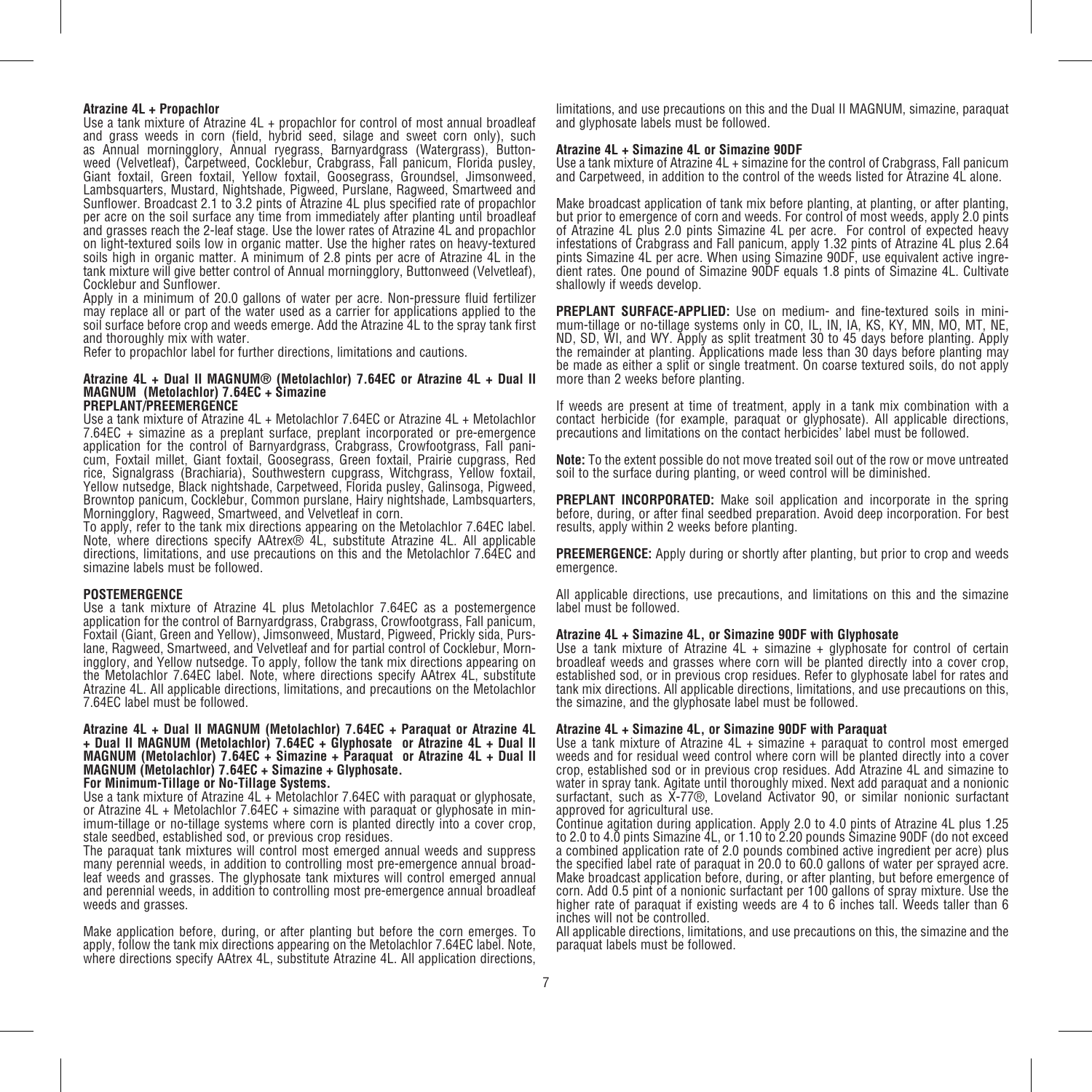### **USE RESTRICTIONS FOR ALL APPLICATIONS TO CORN** • Do not exceed an application rate of 2.0 pounds active ingredient of atrazine per

- acre for any single application, and the total pounds of atrazine applied (pounds active ingredient per acre) must not exceed 2.5 pounds active ingredient per acre per year.
- Follow a preharvest interval of 60 days for field corn forage use and 45 days for sweet corn forage use.
- Do not graze treated area or feed treated forage to livestock for 21 days following application.

### **USE PRECAUTIONS FOR ALL APPLICATIONS TO CORN** • Following harvest of a treated crop, plow (moldboard or disk-plow) and thoroughly

- till the soil in the fall or spring to minimize possible injury to rotational springseeded crops, regardless of the rate used.
- For postemergence applications plus emulsifiable oil, see additional use precautions under "Application in water plus emulsifiable oil or oil concentrate."
- Postemergence application to corn must be made before crop reaches 12 inches in height.

### **SORGHUM AND SORGHUM-SUDAN HYBRIDS**

Atrazine 4L may be applied either before planting, at planting or after planting as indicated below.

Use only on medium and fine textured soils having a minimum of 1% organic matter, except as separately recommended for furrow - irrigated bedded sorghum grown in Arizona and California. Post-emergence applications to sorghum must be made before sorghum exceeds 12 inches in height.

### **Preplant (Broadleaf and Grass Control):**

Broadcast in the spring after plowing at the rate indicated in Table 2. Application may be made before, during or after final seedbed preparation. If soil is tilled or worked after application, avoid deep incorporation of Atrazine 4L. Best results have been obtained when Atrazine 4L is applied within 2 weeks prior to planting.

### **Pre-emergence (Broadleaf and Grass Control):**

Apply during or shortly after planting, but prior to weed or crop emergence at the rate indicated in Table 2.

### **TABLE 2 FOR ALL SOIL APPLICATIONS PRIOR TO SORGHUM EMERGENCE**

(including early preplant, preplant incorporated, preplant surface, at planting or preemergence)

| <b>Soil Erodibility</b><br>Classification* | <b>Plant Residue</b><br>Amount                      | Maximum<br>Rate/Acre <sup>1</sup> |
|--------------------------------------------|-----------------------------------------------------|-----------------------------------|
| Highly erodible                            | 30% or more<br>(conservation tillage)<br>program)   | 4.0 <sub>pt</sub>                 |
|                                            | Less than 30%<br>(conventional tillage)<br>program) | 3.2 <sub>pt</sub>                 |
| Not highly erodible                        | No limit                                            | 4.0 <sub>pt</sub>                 |

\* As defined by the Natural Resource Conservation Service

1 Atrazine 4L should not be applied preplant to sorghum grown in NM, OK, TX, Western KS, Eastern CO, AR, LA, TN, MS, AL, GA, FL, SC, and NC, or pre-emergence to sorghum grown in NM, TX, OK, Western KS, Eastern CO, except in Northeastern OK and the Texas Gulf Coast.

In case of planting failures, sorghum can be replanted into soil previously treated with Atrazine 4L. Do not make a second broadcast application or injury may occur. If Atrazine 4L is applied in a band and sorghum is replanted in the untreated row middles, Atrazine 4L may be applied in a band to the second planting provided the maximum application rate of 2.5 pounds active ingredient per acre atrazine per calendar year is not exceeded.

### **Pre-emergence Broadleaf Weed Control in Furrow Irrigated Bedded Sorghum (Arizona and California only):**

For pre-emergence control of broadleaf weeds such as Groundcherry, Lambsquarters, Morningglory, Mustard, Pigweed and Purslane, broadcast 1.6 to 2.4 pints per acre. Use the lower rate on coarse-textured soils and soils low in organic matter and use the high rate on fine-textured soils and soils high in organic matter. Make application after bed preparation, during or after planting, but before sorghum and weeds have emerged and before the first furrow irrigation. Several regular irrigations should follow the application, making sure that all soil is thoroughly wet.

### **Use Precautions for Pre-emergence Applications for Atrazine 4L to Furrow Irrigated Bedded Sorghum Grown in Arizona and California:**

To avoid possible sorghum injury, do not use on sand or loamy sand soils or on sorghum planted in the furrow. Additionally, applications made to sorghum growing on alkali soils or where cuts, fills, or erosions have exposed calcareous or alkali subsoils, may result in crop injury. In case of crop failure, do not replant sorghum for 8 months following application. Corn may be planted immediately.

### **Postemergence Broadleaf and Grass Weed Control:**

Apply before weeds exceed 1.5 inches in height at the rate indicated in Table 3. Sorghum should be completely emerged. Applications may be made up before crop height reaches 12 inches.

| TABLE 3                               |  |
|---------------------------------------|--|
| FOR SORGHUM POSTEMERGENCE APPLICATION |  |
|                                       |  |

| <b>Previous Soil Application</b><br>of Atrazine to Crop | <b>Total Maximum Rate/Acre/</b><br><b>Calendar Year</b>     |
|---------------------------------------------------------|-------------------------------------------------------------|
| No                                                      | 4.0 pt postemergence                                        |
| Yes                                                     | 5.0 pt combined from soil and<br>postemergence applications |

### **Postemergence Broadleaf Weed Control with Atrazine 4L plus Emulsifiable Oil**  in Water:<br>Broadcast 2.4 pints per acre for control of broadleaf weeds such as Annual morning-

glory, Cocklebur, Lambsquarters, Mustard, Pigweed, Ragweed, Smartweed and Wild buckwheat. Application should be made before Pigweed and Lambsquarters reach 6 inches in height, before all other weeds reach 4 inches in height and before sorghum exceeds 12 inches tall. In TX, NM, OK, Western KS, CO and the desert regions of CA and AZ, apply when sorghum is about 6 to 10 inches in height, but before it reaches 12 inches tall. In all other areas, apply after sorghum reaches the three-leaf stage and before sorghum reaches 12 inches tall. Add emulsifiable oil at the rate of 1.0 gallon vation may be necessary if all weeds are not controlled or if regrowth of weeds occur. **IMPORTANT:** Be sure to read use precautions under "Application in water plus emul- sifiable oil or oil concentrate."

### **Postemergence Broadleaf Weed Control with Atrazine 4L plus Surfactant in OK, NM, TX, Western KS, CO and Desert regions of AZ and CA only:**

Broadcast 2.4 pints of Atrazine 4L plus 0.75 to 1.5 pints of surfactant per acre when sorghum is 6 to 11.75 inches in height, but before weeds reach 1.5 inches in height. Apply only on sandy loam and finer textured soils.

### **TANK MIXTURES WITH ATRAZINE 4L IN SORGHUM Atrazine 4L + DUAL II MAGNUM (METOLACHLOR) 7.64 EC (FOR USE ONLY ON**

Use a tank mixture of Atrazine 4L + Metolachlor 7.64 EC for control of most annual broadleaf weeds and grasses. For use only when the sorghum seed has been properly treated by the seed company with Concep. Refer to the Metolachlor 7.64 EC label for directions, precautions, and limitations.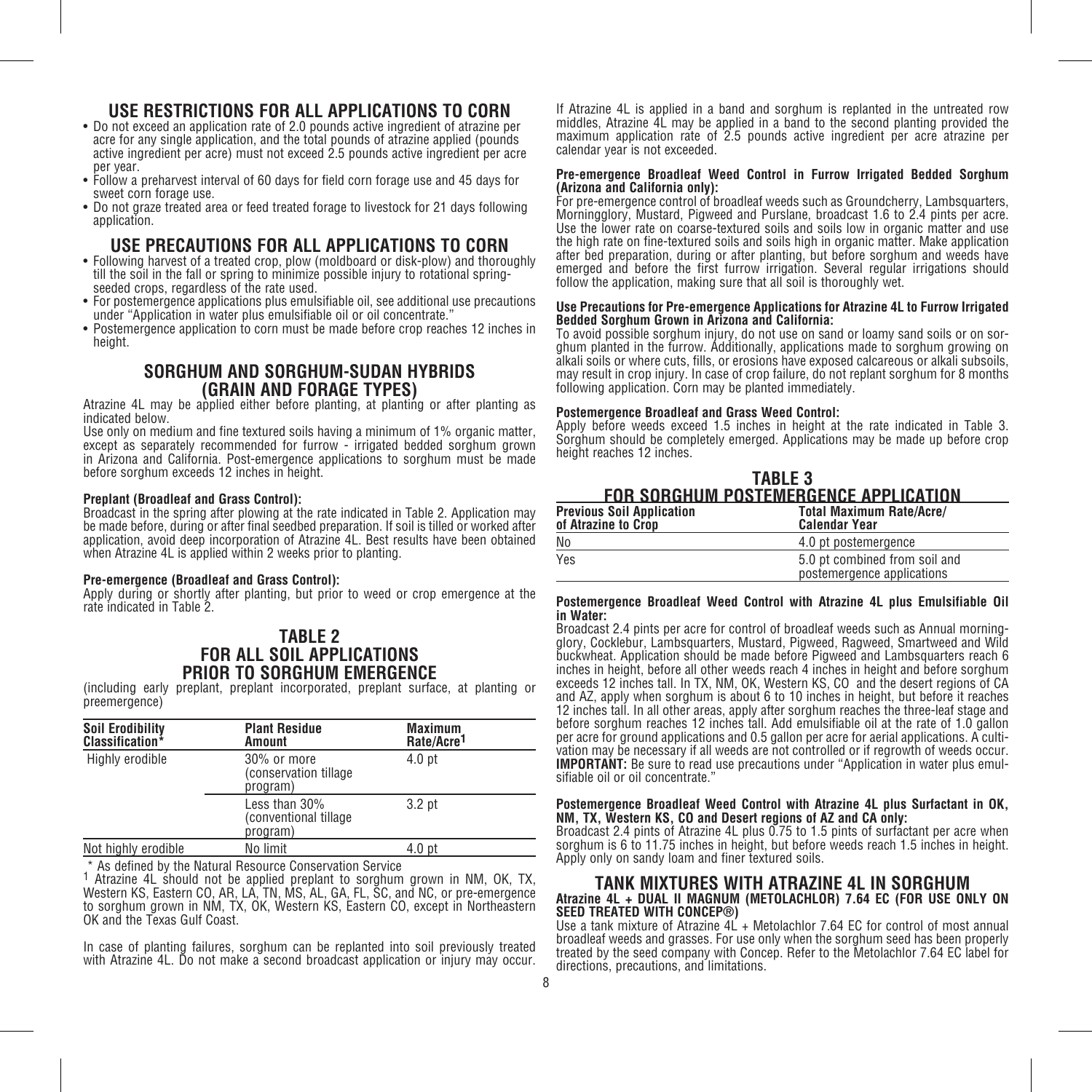### **USE RESTRICTIONS FOR ALL**

- Follow a 60-day preharvest interval for preemergent sorghum forage use and a 45-day preharvest interval for postemergent sorghum forage use.
- Do not graze or feed forage from treated areas for 21 days following application. • Do not exceed an application rate of 2.0 pounds active ingredient of atrazine per acre for any single application, and the total pounds of atrazine applied (pounds active ingredient per acre) must not exceed 2.5 pounds active ingredient per acre per year.
- For all soil applications prior to crop emergence (except for preemergence use on bedded Sorghum in AZ and CA), do not apply to coarse-textured soils, i.e., sand, loamy sand, sandy loam, or to medium and fine-textured soils having less than 1% organic matter, or injury may occur.
- For postemergence applications, do not apply to sand or loamy sand, or injury may occur.
- Postemergence application to sorghum must be made before crop reaches 12 inches in height.

### **USE PRECAUTIONS FOR ALL**

- Heavy rains immediately following application tend to result in excessive concentrations of herbicide in seed furrow, resulting in possible crop injury. Applications to furrow-planted sorghum should not be made until furrows are leveled (plow-in). Deep planter marks or seed furrows should also be leveled before application.
- Application made to sorghum growing under stress caused by minor element deficiency or to sorghum growing on highly calcareous soils may result in crop injury.
- Following harvest of a treated crop, plow (moldboard or disk-plow) and thoroughly till the soil in the fall or spring to minimize possible injury to rotational springseeded crops, regardless of rate used.
- For applications to furrow-irrigated bedded Sorghum in AZ and CA and for postemergence applications plus emulsifiable oil, see additional use precautions under "Application in water plus emulsifiable oil or oil concentrate."

### **SORGHUM POSTEMERGENCE WINTER WEED CONTROL IN TEXAS**

For use on fall bedded land and in the Gulf Coast and Blacklands of Texas. Broadcast 0.8 to 1.0 quart per acre postemergence for control of winter weeds only, such as Henbit, Seedling dock and Annual thistle on land that will be planted to corn, grain sorghum, or forage sorghum the following spring.

For best results, add a suitable surfactant such as X-77 or Activator 90, at a rate of 0.5% of spray volume, an emulsifiable oil at a rate of 1.0% of spray volume, or an oil concentrate at rate of 1.0 quart per acre.

Normal weed control programs may be used in the following corn, grain sorghum, or forage sorghum crop.

**Note:** Do not plant any crops except corn, grain sorghum, or forage sorghum the spring following this treatment.

### **CHEMICAL FALLOW**

### **WHEAT-SORGHUM-FALLOW**

This treatment controls\* annual broadleaf and grass weeds following wheat harvest and in the following sorghum crop when grown under minimum tillage.

Apply 4.5 pints to wheat stubble immediately following wheat harvest. If weeds are present, remove them with a sweep plow or other suitable implement after application. Plant sorghum into wheat stubble the following spring with minimum disturbance of the soil. Use a surface planter or a planter leaving a shallow furrow. If weeds are present at planting, remove them with a sweep plow or other suitable implement before planting.

### **Use Restrictions:**

- Use only on silt loam or finer textured soil.
- Wheat-Sorghum-fallow cropping sequence must be followed.
- Do not apply following sorghum harvest.
- Do not graze or feed forage from treated area to livestock. Do not plant any crop other than those on this label within 18 months following treatment.

(\*Local resistance may result in suppression only or lack of control of some weeds. Refer to IMPORTANT NOTE within PRODUCT INFORMATION SECTION of this label.)

### **WHEAT-CORN-FALLOW (KS, NE)**

This treatment controls Cheatgrass (Downy brome, Chess), Kochia\*, Mustards, Pigweed\*, Russian thistle, Wild lettuce, Wild sunflower, and Volunteer wheat following wheat harvest. Control may extend into the following corn crop when grown under minimum tillage.

Apply 4.5 pints per acre to wheat stubble immediately following wheat harvest. If weeds are present, remove them with a sweep plow or other suitable implement after application. Plant corn into wheat stubble the following spring with minimum disturbance of the soil. Use a surface planter or a planter leaving a shallow furrow. If weeds are present at planting, remove them with a sweep plow or other suitable implement before planting.

### **Use Restrictions:**

- Use only on silt loam or finer textured soil.
- Wheat-Corn-fallow cropping sequence must be followed.
- Do not apply following corn harvest.
- Do not graze or feed forage from treated area to livestock. Do not plant any crop other than those on this label within 18 months following treatment.

(\*Local resistance may result in suppression only or lack of control. Refer to IMPORT-ANT NOTICE within PRODUCT INFORMATION SECTION of this label.)

### **WHEAT-FALLOW-WHEAT (CO, KS, MT, NE, ND, SD, and WY)**

This treatment controls Cheatgrass (Downy brome, Chess), Common lambsquarters\*, Field pennycress, Kochia\*, Mustard, Russian thistle, Wild lettuce, and suppresses Volunteer wheat during fallow period of a wheat-fallow-wheat rotation. Apply 1.0 to 2.0 pints per acre. Use higher rate to control Wild sunflower and Pigweed\*.

### **Use Restrictions:**

- Apply to stubble ground.
- Apply only once during the same fallow period.
- Use only on silt loam or finer textured soil.

(\*Local resistance may result in suppression only or lack of control. Refer to IMPORT-ANT NOTE within PRODUCT INFORMATION SECTION of this label.)

### **CHEMICAL FALLOW USE RESTRICTIONS For soils in North and South Dakota with a pH of 7.5 or greater:**

- Do not apply more than 1.5 pounds active ingredient per acre for any application.
- Do not apply more than 1 application per cycle.
- **For soils in North and South Dakota with a pH of less than 7.5:**
- Do not apply more than 2.0 pounds active ingredient per acre for any application.

### • Do not apply more than 1 application per cycle.

- **For all other locations:**
- Do not apply more than 2.25 pounds active ingredient per acre for any application.
- Do not apply more than 1 application per cycle.

### **SUGARCANE**

To control many broadleaf and grass weeds, such as Amaranths\*, Crabgrass, Fireweed, Flora's paintbrush, Foxtails\*, Junglerice\*, and Wiregrass, apply 4.0 to 8.0 pints per acre at the time of planting or ratooning, but before emergence of sugarcane. Broadcast by air in a minimum of 5.0 gallons of spray per acre, or broadcast or band by ground equipment in a minimum of 20.0 gallons of spray per acre, unless otherwise indicated. One additional application may be made over sugarcane as it emerges, and 2 additional applications may be made interline after emergence as directed sprays. Where needed, repeat treatments may be applied broadcast, band, or interline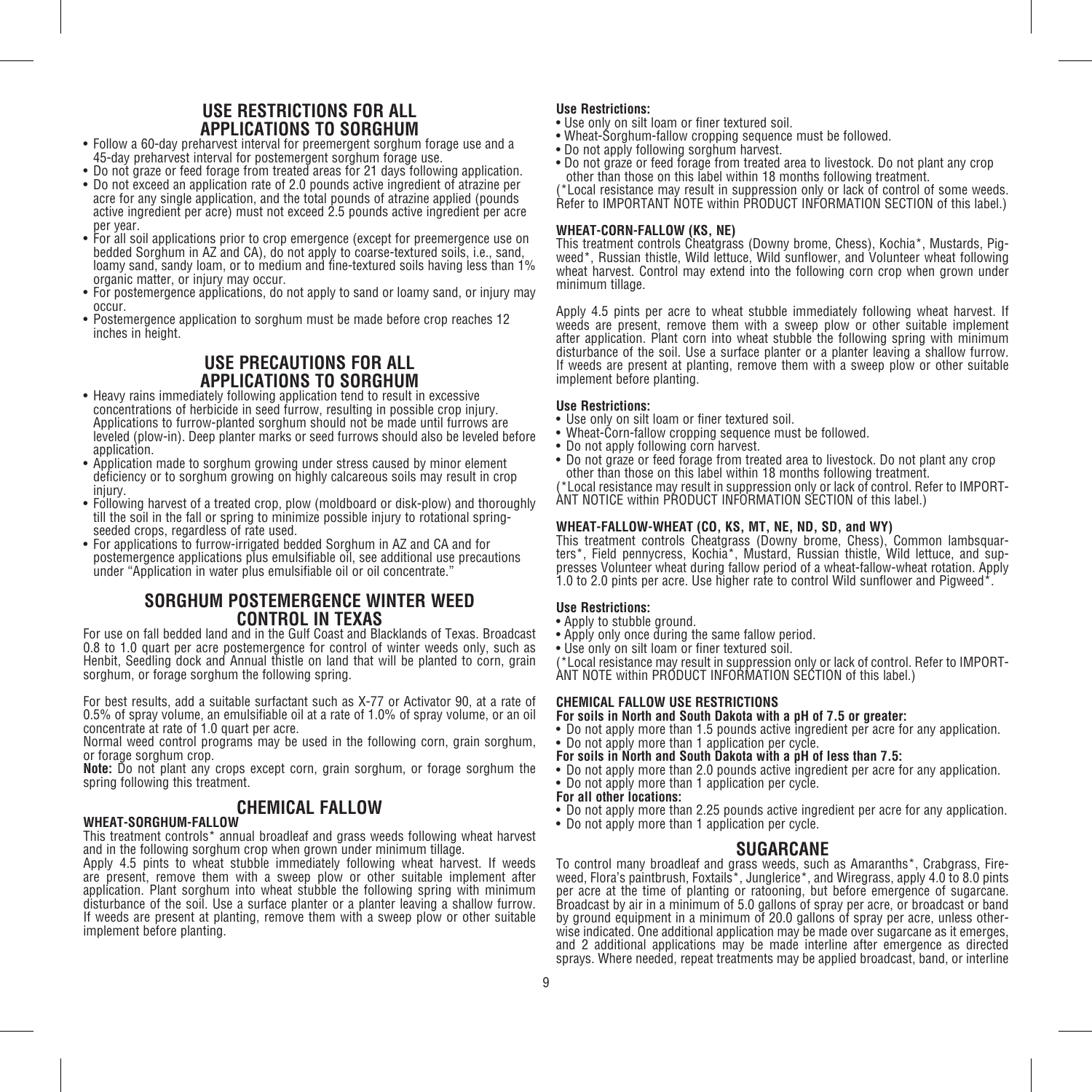as suggested with the final application being made prior to close-in. Do not exceed the rate of Atrazine 4L recommended for any one crop of sugarcane.

**Note:** Where high rates of Atrazine 4L are used alone, apply in a minimum of 1.0 quart of water for each 2.0 pints of Atrazine 4L applied per acre.

**Aerial Application:** Apply at a maximum height of 10 feet, using low drift nozzles at a maximum pressure of 40 psi, and restrict application to periods when wind speed does not exceed 10 mph. To assure that spray will not adversely affect adjacent sensitive nontarget plants, apply Atrazine 4L alone by aircraft at a minimum upwind distance of 400 feet from sensitive plants.

(\*Local resistance may result in suppression only or lack of control. Refer to IMPORTANT NOTE within PRODUCT INFORMATION SECTION of this label.)

### **FLORIDA**

To control emerged Pellitory weed, apply 0.8 to 1.2 pints per acre in at least 40.0 gallons of water per acre. Apply as a directed spray, by ground equipment, prior to close-in. Add 4.0 quarts of surfactant for each 100 gallons of spray. Thoroughly cover the weed foliage.

To control Alexandergrass\*, Large crabgrass, Pellitory (artillery) weed, and Spiny amaranth\*, make application by one of the following methods at planting or ratooning:

- 1. Apply 8.0 pints per acre, preemergence. Make 1 or 2 additional applications, as needed, postemergence to sugarcane and weeds, at 4.0 pints per acre. Make application before weeds are greater than 1.5 inches in height.
- 2. Apply 1 to 3 times, as needed, at 4.0 pints per acre postemergence to both sugarcane and weeds. Make application before weeds are greater than 1.5 inches in height.

### **LOUISIANA**

To control annual weeds during summer fallow period, apply 4.0 pints per acre to weed free beds, immediately after beds are formed. After planting, follow normal weed control.

### **Use Restrictions:**

- Do not apply more than 20.0 pints per acre to any one sugarcane crop.
- If applying 4.0 pints per acre during summer fallow period, do not apply more than 8.0 pints per acre during the remainder of the growing season.

#### **TEXAS**

To control Barnyardgrass\*, Pigweed\*, Purslane, and Sunflower, in plant or ratoon sugarcane, apply preemergence at 8.0 pints per acre. Make 1 or 2 additional applications, as needed, at 6.0 pints per acre postemergence to sugarcane and weeds.

To achieve best results when weeds are emerged, add a nonionic surfactant at a concentration of 4.0 pints per 100 gallons of spray and apply before the weeds are greater than 1.5 inches in height.

(\*Local resistance may result in suppression only or lack of control. Refer to IMPORTANT NOTE within PRODUCT INFORMATION SECTION of this label.)

### **Use Restrictions:**

- Do not apply more than 4.0 pounds active ingredient per acre for any application.
- Do not apply more than 10.0 pounds active ingredient per acre per crop.
- Do not apply after close-in.
- Do not apply more than 20.0 pints per acre to any one crop of sugarcane.

### **Use Precautions:**

• Sugarcane may be injured when under moisture stress, when soil is of low absorptive capacity, or when land is first planted to Sugarcane.

**MACADAMIA NUTS**<br>For preemergence control of many broadleaf and grass weeds including Crabgrass, Foxtail\*, Wiregrass, Flora's paintbrush, Spanishneedles, and Fireweed, apply 4.0 to 8.0 pints per acre before harvest. Repeat as necessary.

### **Use Restrictions:**

- Do not apply when nuts are on the ground during harvest period.
- Do not apply by air.
- Do not apply more than 4.0 pounds active ingredient per acre for any application.
- Do not apply more than 8.0 pounds active ingredient per year.

### **GUAVA**

For the control of many annual broadleaf and grass weeds, including Fireweed, Purslane, Scarlet pimpernel, Spanishneedles and Sowthistle. Apply only on established plantings, at least 18 months old. Apply preemergence or early postemergence to weeds as a directed spray at 4.0 to 8.0 pints per acre in 20.0 to 50.0 gallons of spray mix. When applying postemergence, the use of a surfactant and greater spray volume (80.0 to 100 gallons of spray mix per acre) may enhance weed control.

### **Use Restrictions:**

- Do not allow spray to come into contact with foliage or fruit.
- Do not apply more frequently than at 4-month intervals.
- Do not apply more than 4.0 pounds active ingredient per acre for any application.
- Do not apply more than 8.0 pounds active ingredient per year.

### **TURF GRASSES FOR SOD**

### **St. Augustinegrass, Centipedegrass, and Zoysia Grass**

For the control of most annual broadleaf and grass weeds such as Barnyardgrass<sup>\*</sup>, Witchgrass\* (*Panicum capillare*), Yellow foxtail\*, Green foxtail\*, Wild oats, Large (Hairy) crabgrass, Velvetleaf\*, Morningglory, Lambsquarters\*, Ragweed, Nightshade\*, Purslane and Mustard.

(\*Local resistance may result in suppression only or lack of control. Refer to IMPORTANT NOTE within PRODUCT INFORMATION SECTION of this label.) Apply at the rates indicated in the table below:

| <b>Soil Texture</b> | <b>Broadcast</b><br>Rate/Acre | Application<br>Timing                                                                                |
|---------------------|-------------------------------|------------------------------------------------------------------------------------------------------|
| Muck or Peat        | 8.0 <sub>pt</sub>             | Old Beds: Within 2 days after lifting sod.<br>New Beds: 3 to 4 days after sprigging or<br>plugging.  |
| Sandy soil          | 4.0 <sub>pt</sub>             | Old Beds: Within 2 days after lifting sod.<br>New Beds: 7 to 10 days after sprigging or<br>plugging. |

If weeds regrow, apply an additional 4.0 pints per acre on muck or peat, or 2.0 pints per acre on sandy soil.

### **Use Restrictions:**

- For muck or peat soils do not apply more than 4.0 pounds active ingredient per acre for any application, and do not apply more than 6.0 pounds active ingredient per year.
- For sandy soils do not apply more than 2.0 pounds active ingredient per acre for any application, and do not apply more than 3.0 pounds active ingredient per year.
- Do not apply within 30 days before cutting or lifting.
- In Florida do not apply in combination with surfactants or other spray additives.

### **Use Precautions:**

- Use only on Turfgrass that is reasonably free of insect, nematode, and disease infestations.
- On newly sprigged Turfgrass, temporary slowing of growth may follow application.

### **TURFGRASS at Residential sites (including homes, daycare facilities, schools, playgrounds, parks, recreational areas,**

### **and sports fields.) Bermudagrass, Centipedegrass, St. Augustinegrass, and Zoysia Grass**

To control Annual bluegrass\*, Burclover, Carpet burweed, Chickweed, Corn speedwell, Henbit, Hop clover, and Spurweed, make application after October 1, prior to emergence of winter annual weeds. Annual bluegrass will be controlled even if it is emerged at time of treatment. To control summer annual weeds such as Barn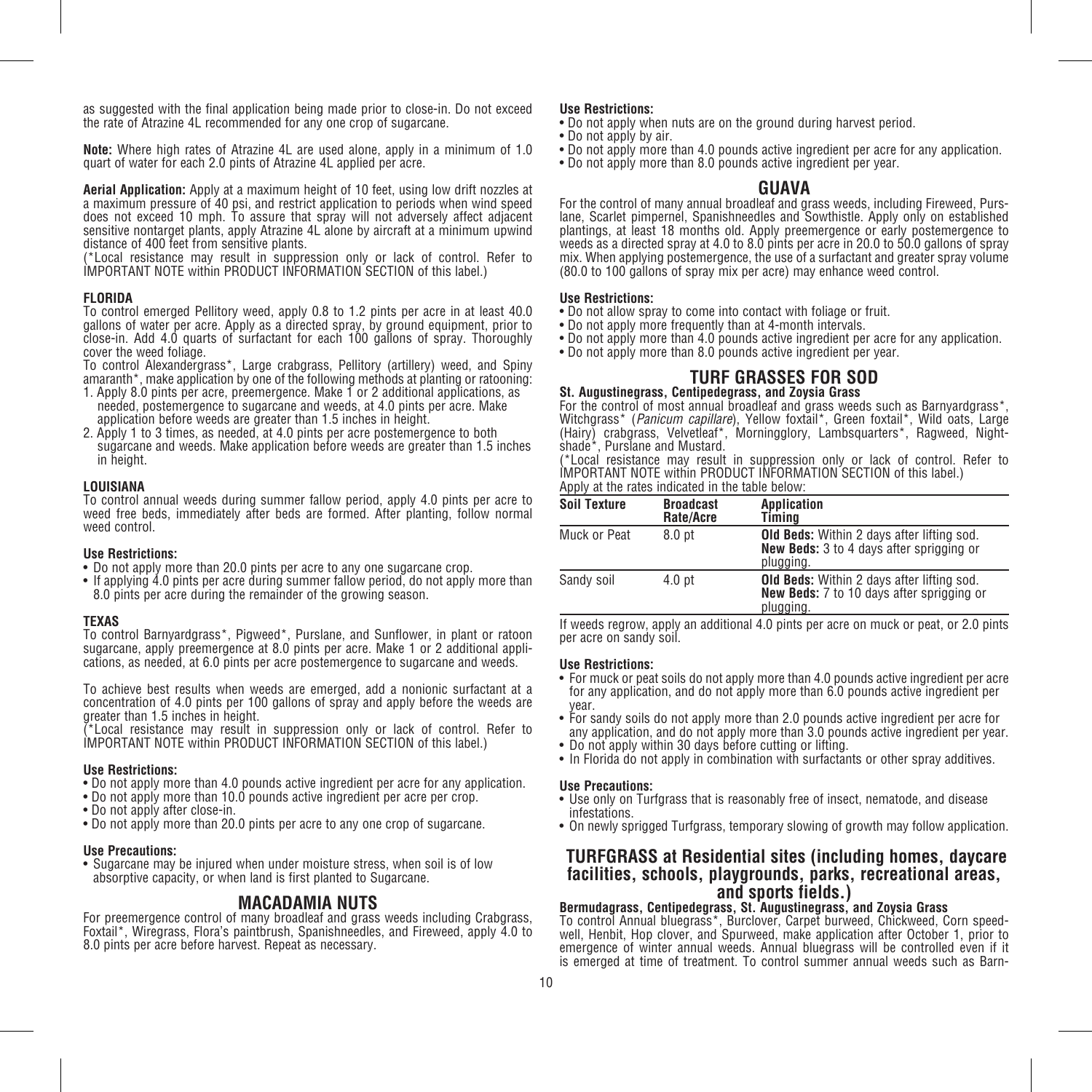yardgrass\*, Witchgrass\* (*Panicum capillare*), Yellow foxtail\*, Green foxtail\*, Wild oats, Large (Hairy) crabgrass, Velvetleaf\*, Morningglory, Lambsquarters\*, Ragweed, Nightshade, Purslane and Mustard, apply Atrazine 4L in late winter before the weeds emerge. Apply in a minimum of 15.0 gallons of water per acre or 1.0 gallon per 1000 square feet.

(\*Local resistance may result in suppression only or lack of control. Refer to IMPORTANT NOTE within PRODUCT INFORMATION SECTION on this label.)

In areas where the major weed is Annual bluegrass, apply 2.0 pints per acre (0.75 fluid ounces per 1000 square feet). To control the other weeds listed above, apply 4.0 pints per acre (1.5 fluid ounces per 1000 square feet). Do not apply more than 2.0 pints per treatment on newly sprigged Turfgrass or on hybrid Bermudagrass such as Tiflawn, Tifway, and Ormond.

For continued summer annual weed control, apply another 2.0 pints per acre at least 30 days after the previous application, but not after April 15. Do not make more than 2 applications of this product per year.

### **Use Restrictions:**

- Do not apply more than 1.0 pound active ingredient per acre for any application, and do not apply more than 2.0 pounds active ingredient per acre per year.
- Do not use on golf greens.
- Do not use north of NC (may be used in Virginia Coastal Plains) or west of the high rainfall areas of eastern OK and eastern TX.
- Do not use on muck or alkaline soils
- Do not apply over the rooting area of trees or ornamentals not listed on this label.
- Do not graze or feed turf clippings to animals.

**Use Precautions:** On newly sprigged turfgrass and Hybrid bermudagrass, temporary slowing of growth and yellowing may occur following application. To avoid turf injury,

- Use only on turfgrass that is reasonably free of insect, nematode, and disease infestations.
- Do not overseed with desirable turfgrass within 4 months before or 6 months after treatment.

### **ROADSIDES**

For control of certain annual weeds such as Cheatgrass (Downy brome, Chess), Common (annual) broomweed, Little barley, Medusahead, Sagewort, and Tumble mustard in established perennial grasses along roadsides in CO, KS, MT, NE, ND, SD, and WY. Apply 2.0 pints per acre in a minimum of 10.0 gallons of water by ground equipment. Apply in the fall before spring thawing, but before established grasses green up and weeds emerge. Apply only once per year. Following application, temporary discoloration or other forms of injury may occur to the perennial grasses.

### **Use Restrictions:**

- Do not graze treated areas.
- Do not cut or feed roadside grass for hay.
- Do not apply more than 1.0 pound active ingredient per acre for any application.
- Do not apply more than 1 application per year.

**CONIFERS**<br>For control of annual broadleaf and grass weeds such as Barnyardgrass\*, Witch-<br>grass\* (*Panicum capillare*), Yellow foxtail\*, Green foxtail\*, Wild oats, Large (Hairy)<br>crabgrass, Velvetleaf\*, Morningglory, Lambsq lane, and Mustard, in Douglas fir, Grand fir, Noble fir, White fir, Austrian pine, Bishop<br>pine, Jeffrey pine, Knobcone pine, Loblolly pine, Lodgepole pine (Shore pine), Monterey pine, Ponderosa pine, Scotch pine, Slash pine, Blue spruce, and Sitka spruce. Broadcast 4.0 to 8.0 pints in a minimum of 5.0 gallons of water per acre by air or lished Conifers between fall and early spring while trees are dormant. Apply before weeds are 1.5 inches tall. For applications prior to transplanting allow sufficient precipitation to activate Atrazine 4L before transplanting. In areas where spring and summer rainfall is inadequate to activate Atrazine 4L, apply during fall prior to spring transplanting.

**Quackgrass\* Control:** Broadcast 8.0 pints in a minimum of 5.0 gallons of water per acre by air or 10.0 gallons by ground in fall or early spring while trees are dormant and before Quackgrass is more than 1.5 inches tall.

(\*Local resistance may result in suppression only or lack of control. Refer to IMPORTANT NOTE within PRODUCT INFORMATION SECTION of this label.)

### **Use Restrictions:**

- Do not apply more than 4.0 pounds active ingredient per acre for any application.
- Do not apply more than 4.0 pounds active ingredient per year.
- In areas west of Rocky Mountains (except Great Basin), grazing may begin 7 months after a fall application or 3 months after a winter or spring application.
- To prevent illegal residues, do not graze treated areas of the Great Basin, or areas east of the Rocky Mountains.
- Apply only once per year.

#### **Use Precautions:**

- Temporary injury to trees may occur following use on coarse-textured soil.
- To avoid crop injury, do not apply to seedbeds.

**Aerial application:** In order to assure that spray will be controllable within the target area when used according to label directions, make applications at a maximum height of 10 feet above vegetation, using low drift nozzles at a maximum pressure of 40 psi, and restrict application to periods when wind speed does not exceed 10 mph. To assure that spray will not adversely affect adjacent sensitive nontarget plants, apply by aircraft at a minimum upwind distance 400 feet from sensitive plants. **Note:** In very hilly or mountainous terrain where the 10 foot flying height is unsafe, fly as low as possible. There may be increased risk of spray drift and uneven application.

### **STORAGE AND DISPOSAL**<br>Do not contaminate water, food, or feed by storage or disposal.

**PESTICIDE STORAGE:** Do not store under conditions which might adversely affect the container or its ability to function properly. Do not store below temperature of 0 °F. If frozen, warm to 40 °F and reconstitute before using by rolling or shaking the container. Store in safe manner. Store in original container only. Keep container tightly closed when not in use. Reduce stacking height where local conditions can affect package strength. Personnel should use clothing and equipment consistent with good pesticide handling. **PESTICIDE DISPOSAL:** Wastes resulting from the use of this product may be disposed of on site or at an approved waste disposal facility.

### **CONTAINER HANDLING:**

**Nonrefillable container.** Do not reuse this container to hold materials other than pesticides or dilute pesticides (rinsate). After emptying and cleaning, it may be allowable to temporarily hold rinsate or other pesticide-related materials in the container. Contact your state regulatory agency to determine allowable practices in your state. Once cleaned, some agricultural plastic pesticide containers can be taken to a container collection site or picked up for recycling. To find the nearest site, contact your chemical dealer or manufacturer, or contact The Agricultural Container Recycling Council (ACRC) at www.acrecycle.org. If not recycled, then puncture and dispose of in a sanitary landfill, or incineration, or if allowed by state and local authorities, by burning. If burned, stay out of smoke.

Triple rinse or pressure rinse container (or equivalent) promptly after contents into application equipment or a mix tank and drain for 10 seconds after the flow begins to drip. Fill the container 1/4 full with water and recap. Shake for 10 seconds. Pour rinsate into application equipment or a mix tank or store rinsate forlater use or disposal. Drain for 10 seconds after the flow begins to drip. Repeat this procedure two more times. **Pressure rinse as follows:** Empty the remaining contents into application equipment or a mix tank and continue to drain for 10 seconds after the flow begins to drip. Hold container upside down over application equipment or mix tank or collect rinsate for later use or disposal. Insert pressure rinsing nozzle in the side of the container, and rinse at about 40 PSI for at least 30 seconds. Drain for 10 seconds after the flow begins to drip.